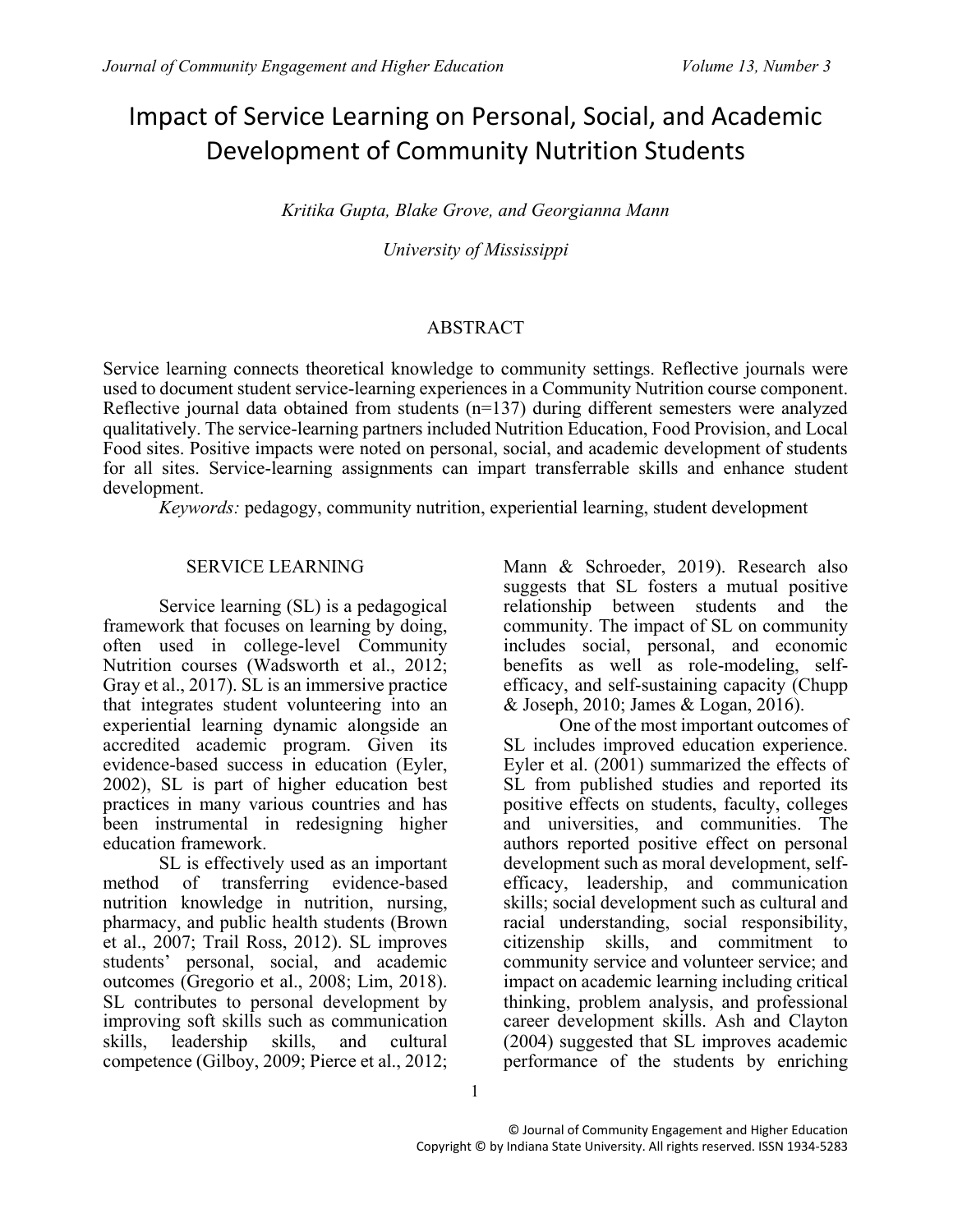learning experience while serving the community through civic engagement. In nutrition, SL empowers communities, builds a strong relationship with universities and communities, encourages better food systems and nutrition education, and opens new avenues of research and service for future nutrition professionals (Falter et al., 2011; Wadsworth et al., 2012; Heiss et al., 2012; Christaldi & Bodzio, 2015).

Conflicts are not uncommon in SL. Likewise, SL assignments are also accompanied by reports of conflict that can range anywhere from issues in meeting time to arguments with SL supervisors. Reporting challenges via reflective journals can provide conflict mediation opportunities (Goff et al., 2020). According to Mills (2012), the four most common reasons of conflict can be (a) student emphasis on hours vs. SL Partner's emphasis on commitment, (b) student emphasis on learning vs. SL Partner's emphasis on efficiency, (c) student emphasis on flexibility vs. SL Partner's emphasis on dependability, and (d) student emphasis on idealism vs. SL Partner's emphasis on realism.

The academic knowledge gained by students in their classrooms is applied into the community system in a simpler yet scientific manner (Buckner et al., 2010; Zinger & Sinclair, 2010). The bridging gap between SL and academic curriculum is reflection (Culhane et al., 2018). Reflection helps students achieve a better sense of civic engagement while simultaneously improving critical thinking and writing skills. Graham Gibb proposed the Gibb's reflective cycle (1988), which includes a six-stage framework with set of questions guiding the learning experience of the student (Gibbs, 1988). The six stages of this model include (1) *description* of the situation (who, what, when, where) in detail, (2) *feelings* experienced during the whole experience, (3) *evaluation* of the learning experience, (4) *analysis* of the learning experience, (5) *conclusions*, and (6) *action plan*. [See Figure 1](#page-2-0) for the version of the cycle modified and adapted for this study. Gibb's reflective cycle has been used time and

again by psychology researchers emphasizing prosperity of pedagogy (Husebø et al., 2015).

This study assesses the impact of SL assignments on personal, social, and academic development of students in a southern university in the United States. Students enrolled in a Community Nutrition course were assigned SL partners and completed three reflective journals. We used Gibb's reflective cycle (1988) as the guiding theory to assess the impact of SL on personal, social, and academic development on students for analysis of the reflective journals. The framework of this study guided by Gibb's reflective cycle includes Pre-SL expectations and experiences (description), Mid-Semester SL experiences (feelings), and Post-SL feedback (evaluation, analysis, conclusion, and action plan).

## **METHODS**

## **Participants and Setting**

This study was set in a large public university in the southern United States with an average 5-year enrollment of 23,617 (Office of Institutional Research, Effectiveness, and Planning, 2020). Participants included undergraduate students from Spring 2017 (n=63), Spring 2018 (n=44), Fall 2018  $(n=32)$ , and Spring 2019  $(n=32)$  enrolled in Community Nutrition for nutrition majors, taught by the same professor each iteration. The mandatory SL course component was established in 2016 to give students a community-classroom connection. Courses lasted 15 weeks; Spring 2017 met once per week and the remaining classes met twice per week. Students ranked SL sites where they wished to work, and sites were assigned accordingly. Reflective journals were pointbearing, which counted toward the final grade. Students were allowed to complete journal entries on their own time. Only students who completed and submitted all three reflective journals were included in this analysis, where 80.95% for Spring 2016-17, 72.72% for Spring 2017 - 18, 75% for Fall 2018 - 19, and 50% for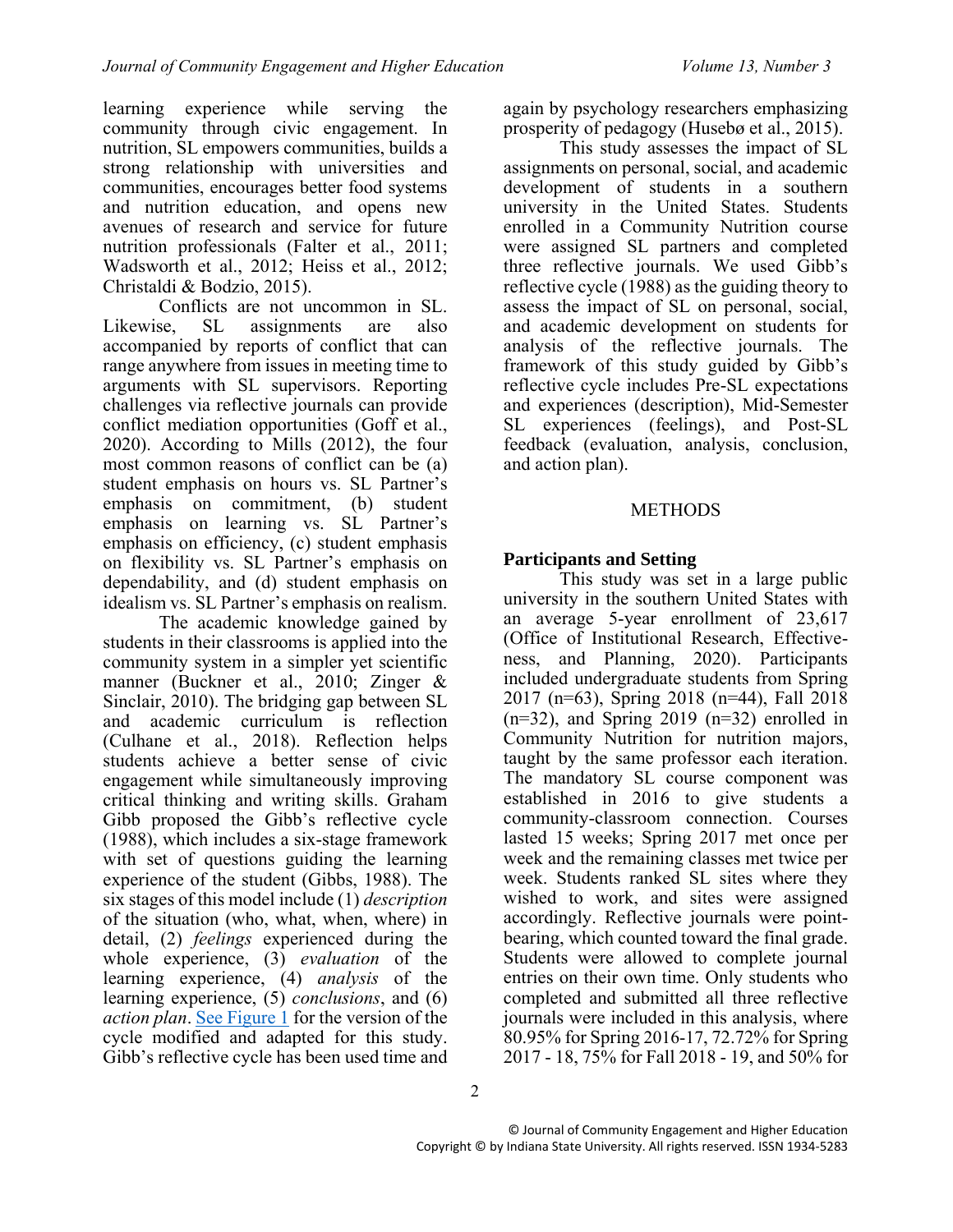<span id="page-2-0"></span>



Spring 2018-19 of the enrolled students were included, making an average response rate of 71.93% (n=137). All reflect-ive journals were de-identified after grading and before analysis to maintain anonymity. Data from Spring 2019-20 were omitted from analysis due to changes in course structure during the COVID-19 crisis. The University of Mississippi Institutional Review Board approved this study. Specific semester years are not included in text to ensure privacy.

#### **Service Learning Site and Activities**

Students were assigned to SL sites focused on Nutrition Education through schools or community centers, Food Provisions through food pantries, or the sites focused on providing access to Local Food via

community markets or agricultural sites. For all the semesters combined, 22 SL sites were categorized into four broad groups [\(Table 1\)](#page-3-0). Sites differed from each other in the population they served and services offered to the community. Not all sites were included each semester due to fluctuating community needs. Students were given prompts for each of three reflective journals: before, during, and after the SL experience. Reflective journal prompts are shown in [Table 2.](#page-4-0) Reflection questions were developed to spark intentional reflection on crucial elements of the experience, which is one of the key components of service learning. Reflection is a critical component to service learning (Duncan & Kopperud, 2008).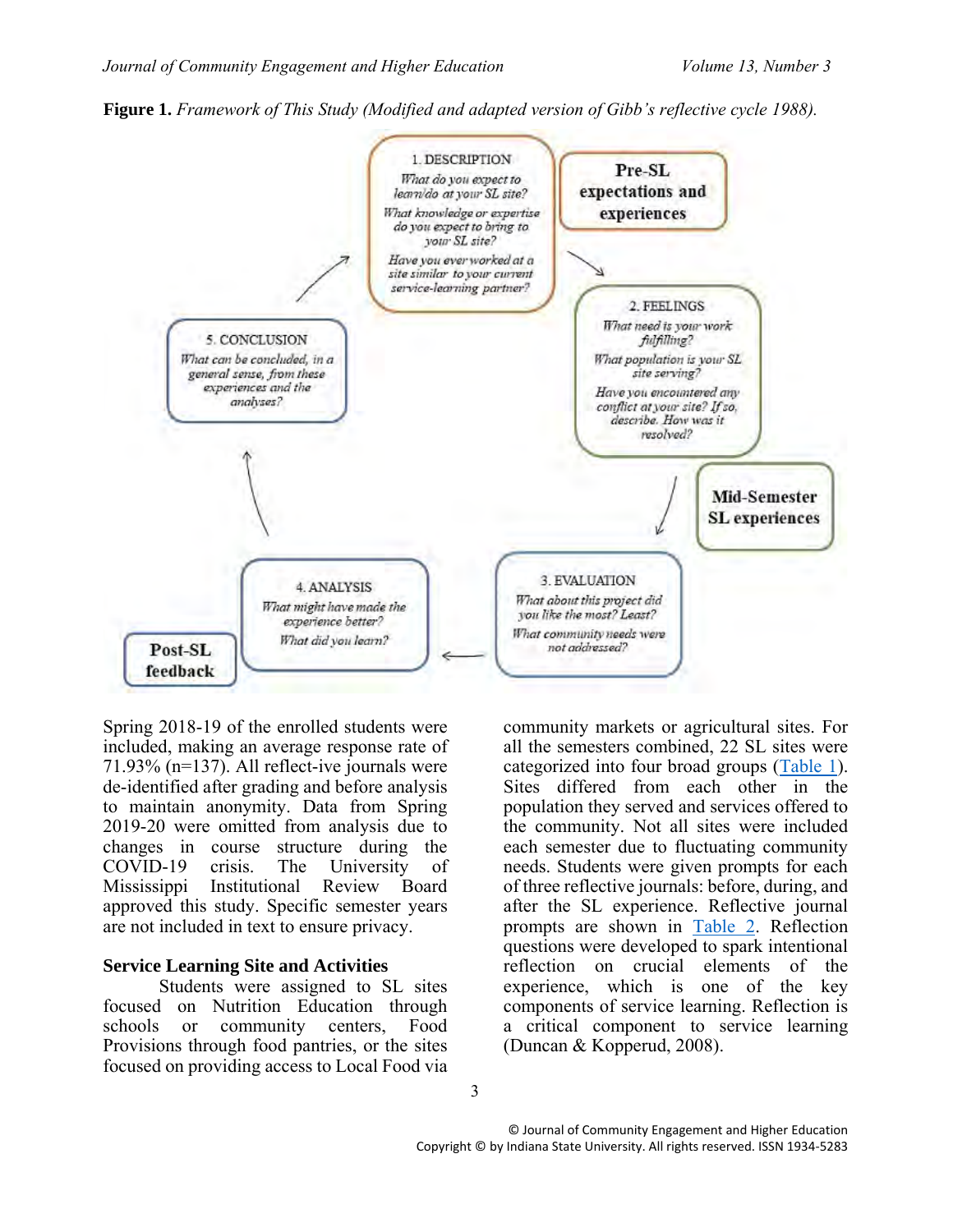| SL<br>Category     | SL Sites*                                    | <b>Target Population</b>                                                               | Semester**    |
|--------------------|----------------------------------------------|----------------------------------------------------------------------------------------|---------------|
| Nutrition          | Campus Wellness Program                      | University students, faculty, and staff                                                | A, B          |
| Education<br>(NE)  | <b>Community Center</b>                      | Food insecure individuals                                                              | B             |
|                    | <b>Community Center</b>                      | Adolescent recovery center                                                             | $\mathcal{C}$ |
|                    | <b>Community Center</b>                      | Children and adults                                                                    | A, B          |
|                    | <b>Community Center</b>                      | Adults with intellectual and<br>developmental disabilities. Elderly<br>adults.         | B, C          |
|                    | <b>Community Tutoring</b><br>Center          | Children                                                                               | A             |
|                    | Community Health Fair                        | Adults                                                                                 | D             |
|                    | Early Childhood<br>Development               | Preschoolers                                                                           | D             |
|                    | Elementary/Middle Schools                    | K-12 children                                                                          | C, D          |
|                    | Middle/High School Health<br>Fair            | Middle and high school students                                                        | D             |
|                    | <b>School Nutrition Education</b><br>Program | Children of all ages; primarily<br>belonging to low-income population or<br>minorities | $\mathbf{A}$  |
|                    | <b>School Nutrition Education</b><br>Program | Pre-K through 12                                                                       | A, B, C       |
|                    | <b>School Nutrition Education</b><br>Program | Children ranging from ages 0-12th<br>grade                                             | $\mathbf{A}$  |
| Food<br>Provisions | Food Pantry                                  | University students experiencing food<br>insecurity                                    | A, B, D       |
| (FP)               | Food Pantry                                  | Food insecure individuals                                                              | A, B, C       |
|                    | Food Pantry                                  | Food insecure individuals                                                              | B, C          |
|                    | Food Pantry                                  | Food insecure individuals                                                              | B, C          |
|                    | Food Pantry                                  | $K-12$                                                                                 | A, B, C, D    |
|                    | Youth Organization                           | Food insecure individuals                                                              | A, B          |
| Local              | <b>Agricultural Site</b>                     | Adults                                                                                 | $\mathbf{A}$  |
| Foods<br>(LF)      | <b>Community Market</b>                      | Any                                                                                    | A, B, C, D    |
|                    | <b>Community Center</b>                      | Food insecure individuals                                                              | A, B, C       |

<span id="page-3-0"></span>**Table 1.** *Service-Learning Sites Assigned to Community Nutrition Students During Different Semesters and Their Target Population* 

*\*Site names are blinded to protect SL providers.*

*\*\*Semesters: A: Spring 2016-17; B: Spring 2017-18; C: Fall 2018-19; D: Spring 2018-19*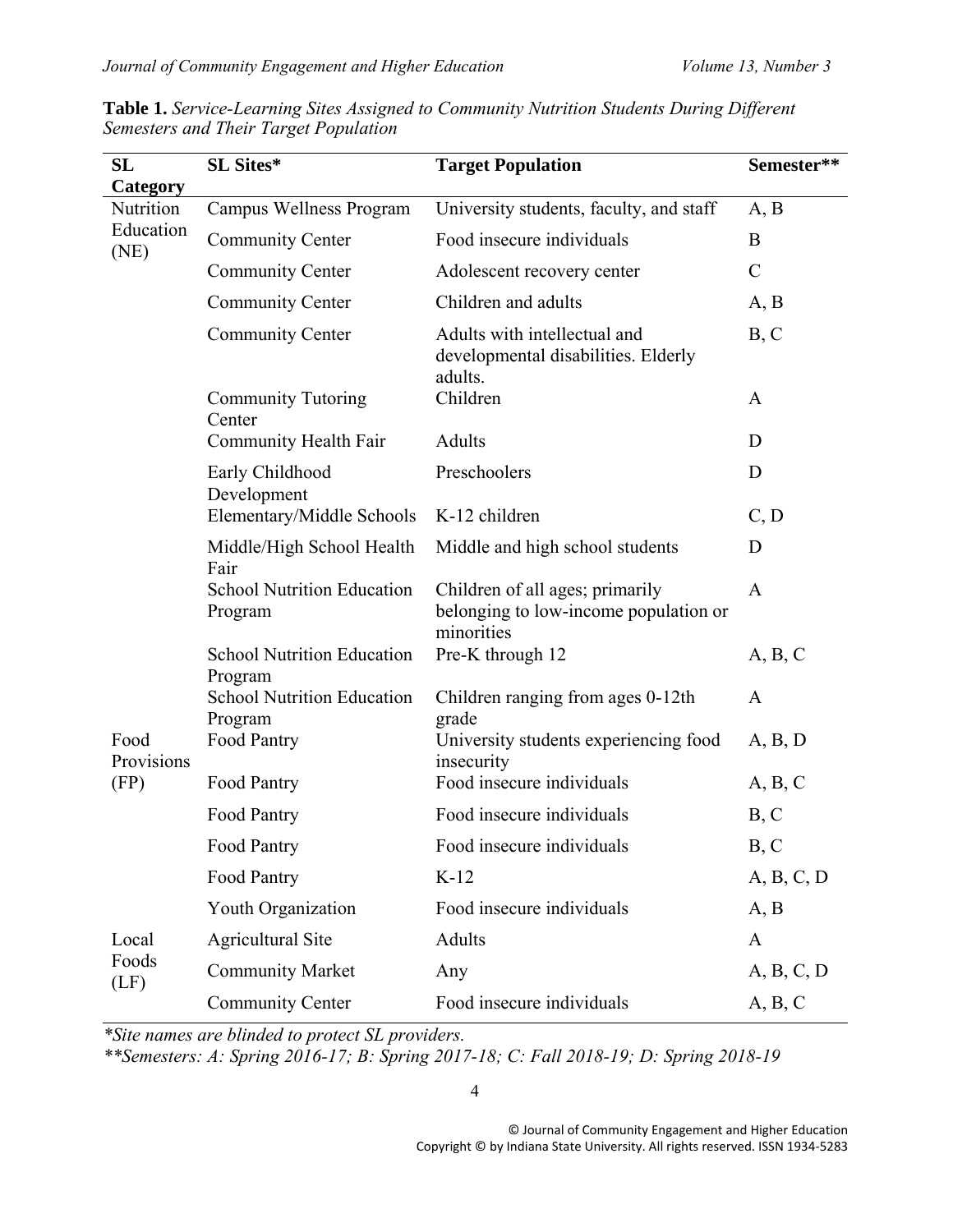| Journal                  | <b>Prompts</b>                                                                       |
|--------------------------|--------------------------------------------------------------------------------------|
| Before beginning to work | What do you expect to learn/do at your SL site?                                      |
| at the SL site           | What knowledge or expertise do you expect to bring to your SL<br>site?               |
|                          | Have you ever worked at a site similar to your current service-<br>learning partner? |
| Halfway through working  | Have you encountered any conflict at your site? If so, describe.                     |
| at the SL site           | How was it resolved?                                                                 |
|                          | What population is your SL site serving?                                             |
|                          | What need is your work fulfilling?                                                   |
| At the end of working at | What might have made the experience better?                                          |
| the SL site              | What community needs were not addressed?                                             |
|                          | What about this project did you like the most? Least?                                |
|                          | What did you learn?                                                                  |

<span id="page-4-0"></span>*Table 2. Question Prompts to Guide Reflections of Community Nutrition Students for Servicelearning Assignments*

#### **Data Analysis**

The reflective journals from four semesters were sorted and blinded. Constant comparative analysis was used (Bogdan & Biklen, 1998; Glaser & Strauss, 1967). Initially, two trained graduate assistants (researchers) independently identified the themes from the journals. For the second stage of coding, the two researchers reanalyzed the themes based on mutual results from the first stage. For the third stage, the two researchers agreed upon a final set of themes and codes that were refined and finalized by the principal investigator into a codebook (Table 2). Each theme was checked for the frequency of their occurrence in the SL sites and results were displayed as percentage. Cohen's Kappa was used to determine inter-rater reliability, and the calculated value was 0.84 which is a high level of agreement.

#### RESULTS

#### **Pre-SL Expectations and Experiences** *Relevant Experience*

A common observation from the reflective journals was students (N=65, 47.44%) intended to apply their knowledge of nutrition

obtained over years of formal education. Some of the students  $(N=57, 41.61%)$  had previous similar experiences that were personal, professional, or volunteer related.

#### *Expectations*

Expectations seemed to depend upon students' prior knowledge or experience. Students expressed their enthusiasm for being given the opportunity to learn first-hand and looked forward to helping with activities carried out by the sites. For example, one student enjoyed, "helping the buyers at the market know what foods to buy and how they can use them to prepare meals and also to increase the donations we collect." The major expectation reported by the students assigned at Nutrition Education sites was to educate the population at the sites. Students were especially excited about engaging with the community and exchanging knowledge, information, and experiences. A student from the Community Market group noted, "I expect that from working at this service-learning site, I will learn a lot about the experiences farmers and growers have with growing, harvesting, and selling their food."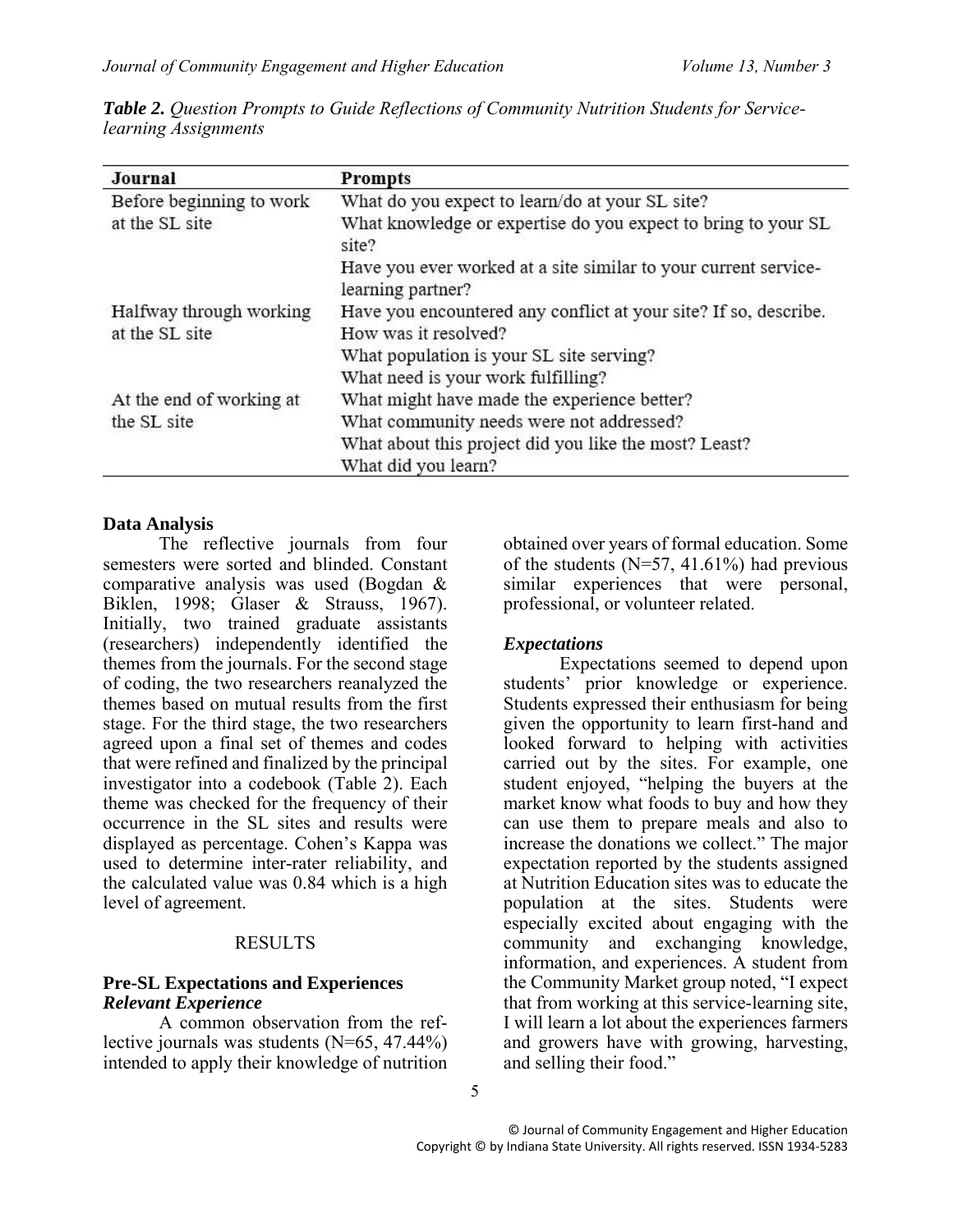## **Mid-Semester SL Experience** *Population and Need*

Students were assigned a variety of tasks and reported mixed experiences about the sites to which they were assigned. All 22 students assigned at the Nutrition Education sites served children/adolescent populations. Students contributed to cooking, nutrition education, and making the best use of minimal resources. Students assigned to the Food Pantries stated that they "helped improve food insecurity, put an end to student hunger, and improve overall health of the community." Their work was "fulfilling the need of people that are in most need of shelf-stable foods, frozen foods, etc." At agricultural sites, the students helped "by working with the crops, both with the planting and the maintenance aspects." Students assigned to the Community Center helped to educate, connect, and empower this community. Students gave their special input in advertising for the Community Market "…to college students using social media and posters."

## *Reports of Conflict*

Sixty-four percent of students from all the SL sites reported to have encountered some type of conflict. These conflicts were often communication related (8.2%), timing conflicts (20.2%), lack of community interaction or organization at the SL site  $(12.4\%)$ , and other  $(23.3\%)$ . Timing conflict was the major issue. One student said, "Most of the time the kids do not listen and if one kid does not do the activities there is always another kid that falls right behind them." In addition to learning experiences, course grades were a priority for the students, and they reported conflicts in getting hours in certain circumstances. There were "problems finding times that work for us to get our hours in. [Agricultural Site] is thirty minutes outside of [town] which is certainly doable, but it is also not convenient." Out of the 10 students assigned at a Food Provision site, six of them stated that they experienced lack of organization. However, by the end of the SL assignment, many conflicts were either resolved or provided a learning experience.

# **Post SL Feedback**

## *Liked Most About the Project*

<span id="page-5-0"></span>Students remarked that they most liked about their projects the community interaction, output, or impact of the work they did, learning opportunities, and development of material [\(see Appendix\)](#page-13-0). Thirteen of the 22 students assigned at Nutrition Education sites, and 12 of 20 assigned to Local Foods enjoyed the community interaction the most. One Nutrition Education student stated, "Getting to interact with the children of the community was my favorite part about working the health fair." Although students had encountered small conflicts at the sites, they overall had a fulfilling experience.

## *Liked Least About the Project*

The primary components that students disliked included the need for time at the sites, long commutes, lack of communication from site director, and lack of community interaction. At all locations, some students (n=25) stated that their learning experience might have been better if there were more time. A student noted, "I did not like that I had to rush to get all my service hours completed on time." In Nutrition Education, three out of 13 students disliked the commute and lack of communication. One student wrote, "It was a bit of a conflict having to drive an hour away to help."

## *Would Have Made the Experience Better*

Criticisms of what might have improved the experience varied widely. For example, 16 of the 22 students at Nutrition Education sites said better organization and more work opportunities would have helped. At Food Provision sites, students noted that visiting the site beforehand would have helped to inform how they operated the food drive. One student serving at a Nutrition Education site stated, "I believe that more hands-on activities and classes would have made the experience better for both the volunteers and the individuals in the community." Ten of the 20 students from the Local Food group stated their experience may have been better with "more time and work opportunities."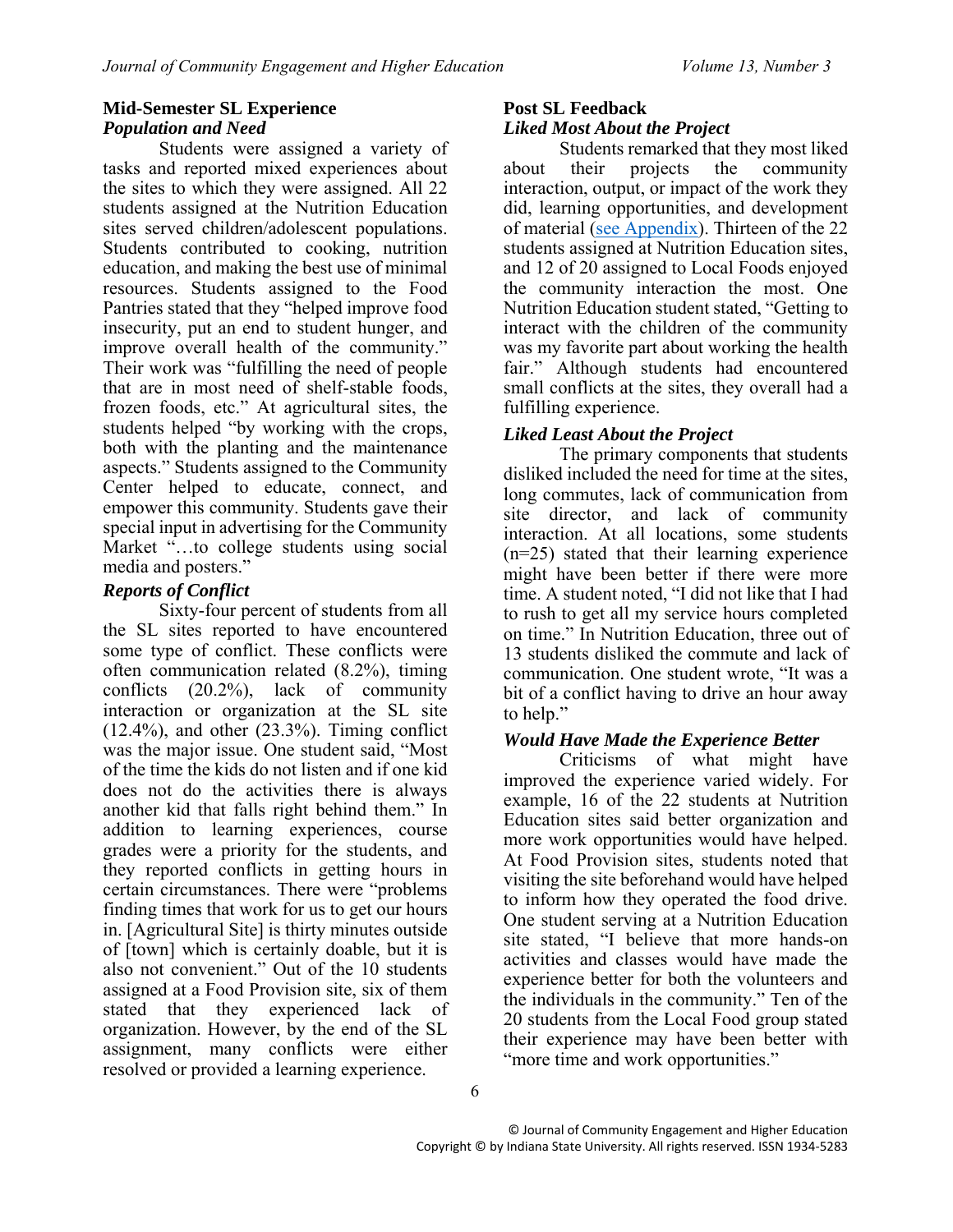#### *Learned*

**Personal Development.** Depending upon the SL sites and assignments, students benefitted by understanding the time and effort that goes into community outreach activities and felt rewarded in giving back to the community. Students reported personal<br>development in terms of awareness, development in terms of awareness, connection, communication, and civic engagement [\(Table 3\)](#page-6-0). As one student noted, "I learned cool bits of information from all of the farmers at the market and how they each have their own process. I was fortunate enough to get to learn about some of their lives and about their farms."

**Professional Development.** In their reflective journals, students reported professional growth with project development, hands-on activities, science communication, teamwork, and subject expertise. A student

writes, "…we got the validation that our innovations were viable goals." One student commented on learning to teach to the public: "It was interesting to figure out how to convey the information in simple terms to people that had never had nutrition education before and had no idea what vitamins were in what foods or how to read a nutrition label."

**Motivation.** Many of the students relayed comments about how their servicelearning experience helped motivate them in different aspects of life. One student said, "I learned the importance of getting involved in the community and how to spend my time more wisely, and if I have the chance to give back, do it." Another student stated, "We should be more involved in the community, helping with food drives, and spread the word more and get more people involved."

|                                                                                                                                               |                                                                                                                                                                         |                                                                                                              | <b>STUDENTS</b>                                                                                                                              |                                                                                                                                     |                                                                                                                                                                                          |
|-----------------------------------------------------------------------------------------------------------------------------------------------|-------------------------------------------------------------------------------------------------------------------------------------------------------------------------|--------------------------------------------------------------------------------------------------------------|----------------------------------------------------------------------------------------------------------------------------------------------|-------------------------------------------------------------------------------------------------------------------------------------|------------------------------------------------------------------------------------------------------------------------------------------------------------------------------------------|
|                                                                                                                                               | PERSONAL OUTCOMES                                                                                                                                                       | <b>SOCIAL OUTCOMES</b>                                                                                       | <b>ACADEMIC</b><br><b>OUTCOMES</b>                                                                                                           |                                                                                                                                     |                                                                                                                                                                                          |
| Personal<br>efficacy,                                                                                                                         | Interpersonal<br>development,                                                                                                                                           | Reducing<br>stereotypes                                                                                      | Social<br>responsibility                                                                                                                     | Commitment<br>to service                                                                                                            | Academic<br>learning,                                                                                                                                                                    |
| personal<br>identity,<br>moral<br>development                                                                                                 | ability to work<br>well with others,<br>leadership skills,<br>communication<br>skills                                                                                   |                                                                                                              | and citizenship<br>skills                                                                                                                    |                                                                                                                                     | demonstrated<br>complexity of<br>understanding,<br>problem<br>analysis, critical<br>thinking, and<br>cognitive                                                                           |
| "One of the<br>biggest things<br>that I learned<br>did not really<br>have anything<br>to do with<br>nutrition. I<br>have never<br>worked in a | "How to prepare<br>food for a large<br>group of people<br>with a limited<br>budget; how to<br>buy large<br>quantities of food<br>for a large group<br>of people; how to | "Food<br>insecurity is<br>much more<br>prevalent than<br>would be<br>expected<br>among college<br>students." | "I learned to<br>appreciate what<br>I have because<br>not everyone<br>else has access<br>to food,<br>clothing, or<br>other<br>necessities. I | "We should be<br>more involved<br>in the<br>community and<br>helping with<br>food drives<br>Spread the<br>word more and<br>get more | development<br>"A lot of<br>individuals do not<br>know about the<br>importance of<br>healthy foods and<br>how to better their<br>eating habits.<br>Individuals also<br>lack resources of |
| hands-on                                                                                                                                      | communicate with                                                                                                                                                        | "Friendship,                                                                                                 | also learned that                                                                                                                            | people                                                                                                                              | finding new ways                                                                                                                                                                         |

<span id="page-6-0"></span>*Table 3. Personal, Social, and Academic Development of Community Nutrition Students Through Service-learning.*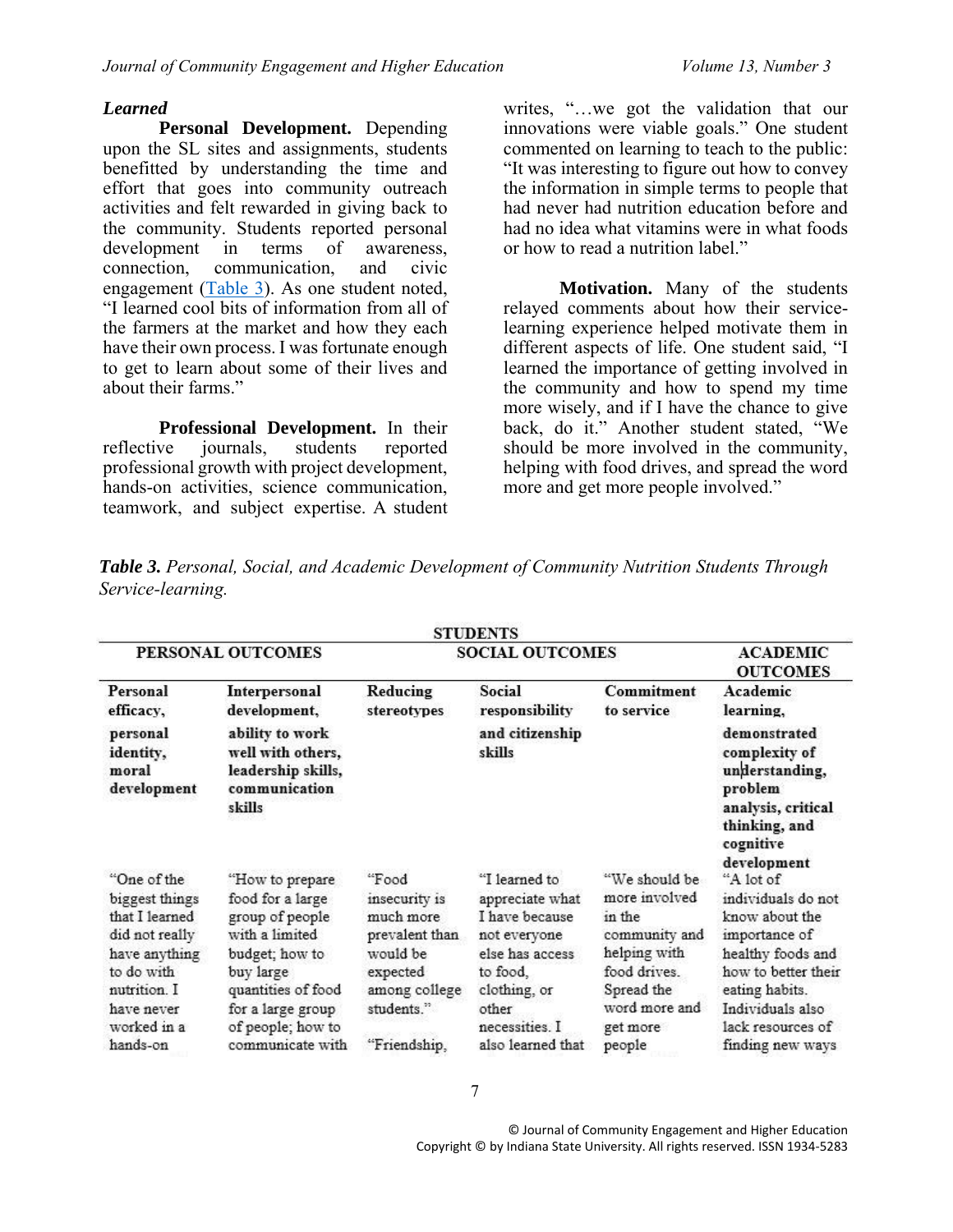| manner with<br>people my own<br>age, or close to,<br>that are<br>suffering from<br>addiction and<br>going through<br>the recovery<br>process."                                                                                                                                                              | my group<br>members and I<br>learned more on<br>how to be<br>efficient."<br>"I learned to be a<br>little more patient<br>and positive. I also<br>learned better<br>communication<br>skills."                                                                                                    | in all senses,<br>goes beyond<br>similarities<br>and shared<br>interests. It is<br>about<br>connecting<br>with people<br>and forming<br>relationships<br>that help each<br>other grow."                                                                                                                                       | when donating<br>food, it is<br>important to<br>donate nutrient<br>dense foods<br>instead of<br>whatever is left<br>in the pantry."<br>"I learned that<br>there is a lot of<br>joy in giving                                | involved."<br>"I also learned<br>that it is crucial<br>for students to<br>get out and<br>serve the<br>community<br>because people<br>our age are<br>needed more<br>than I would                                 | to actually cook<br>healthier too."<br>"There are many<br>families who are<br>food insecure and<br>are not financially<br>stable This<br>project opened<br>my eyes on how<br>poorly people eat<br>and helped me                                                                                                                                                                                                                  |
|-------------------------------------------------------------------------------------------------------------------------------------------------------------------------------------------------------------------------------------------------------------------------------------------------------------|-------------------------------------------------------------------------------------------------------------------------------------------------------------------------------------------------------------------------------------------------------------------------------------------------|-------------------------------------------------------------------------------------------------------------------------------------------------------------------------------------------------------------------------------------------------------------------------------------------------------------------------------|-----------------------------------------------------------------------------------------------------------------------------------------------------------------------------------------------------------------------------|-----------------------------------------------------------------------------------------------------------------------------------------------------------------------------------------------------------------|----------------------------------------------------------------------------------------------------------------------------------------------------------------------------------------------------------------------------------------------------------------------------------------------------------------------------------------------------------------------------------------------------------------------------------|
| "I learned to<br>appreciate what<br>I have because<br>not everyone<br>else has access<br>to food.<br>clothing, or<br>other<br>necessities. I<br>also learned<br>that when<br>donating food,<br>it is important<br>to donate<br>nutrient dense<br>foods instead<br>of whatever is<br>left in the<br>pantry." | "Additionally, I<br>gained some time<br>management,<br>planning, and<br>some degree of<br>leadership skills."<br>"I was also able to<br>work on my<br>professional<br>communication<br>skills by working<br>with my service-<br>learning partner<br>and seven other<br>people in the<br>group." | "When<br>working in the<br>dietetics field,<br>you<br>cannot judge<br>any<br>community or<br>population for<br>their nutrition<br>lifestyle<br>because often<br>times, it is not<br>that they don't<br>want to be<br>healthy, but<br>usually that<br>they do not<br>have the<br>resources to<br>live a healthy<br>lifestyle." | back and<br>helping others. I<br>also learned<br>how grateful<br>and appreciative<br>I am to have all<br>of the food I<br>need."<br>"I learned how<br>much time and<br>hard work goes<br>into non-profit<br>organizations." | have ever<br>thought, and<br>we can<br>help the<br>community<br>more than we<br>think we can."<br>"The feeling of<br>being able to<br>give back to<br>the community<br>in any way is<br>an awesome<br>feeling." | learn how to make<br>balanced meals<br>for people."<br>"I learned that the<br>majority of people<br>who haven't had<br>NHM <sup>*</sup> courses<br>and aren't a<br>nutrition major<br>like myself, lack<br>basic nutrition<br>knowledge. I also<br>learned how<br>privileged I am<br>and the people<br>around me, and<br>have started<br>trying to not take<br>the little things for<br>granted. i.e.<br>grocery stores<br>etc." |

Categories adapted from: Eyler et al. (2001) \*Nutrition and Hospitality Management

#### DISCUSSION

#### **Personal, Social and Academic Development**

The current research demonstrates positive effects of SL on students' personal, social, and learning outcomes (Table 3). This study, much like Sanders et al. (2016), utilized structured reflection to promote personal growth. Self-reflection, a central component of service learning, encourages students to consider their group interactions actively to understand how they have been influenced by experiences at a personal level (Eyler, 2002).

Students also benefit personally from realworld experiences by gaining self-assurance, new insights into community operations, and roles of responsible citizens (Lawford & Ramey, 2017; Parker et al., 2009).

Simons and Cleary (2006) reported similar findings also demonstrated here. Respondents stated positive changes in multiculturalism and political awareness, public self-efficacy, and community involvement scores from the beginning to the end of the semester. In addition, the participants' academic learning, personal and interpersonal development, and community

8

© Journal of Community Engagement and Higher Education Copyright © by Indiana State University. All rights reserved. ISSN 1934-5283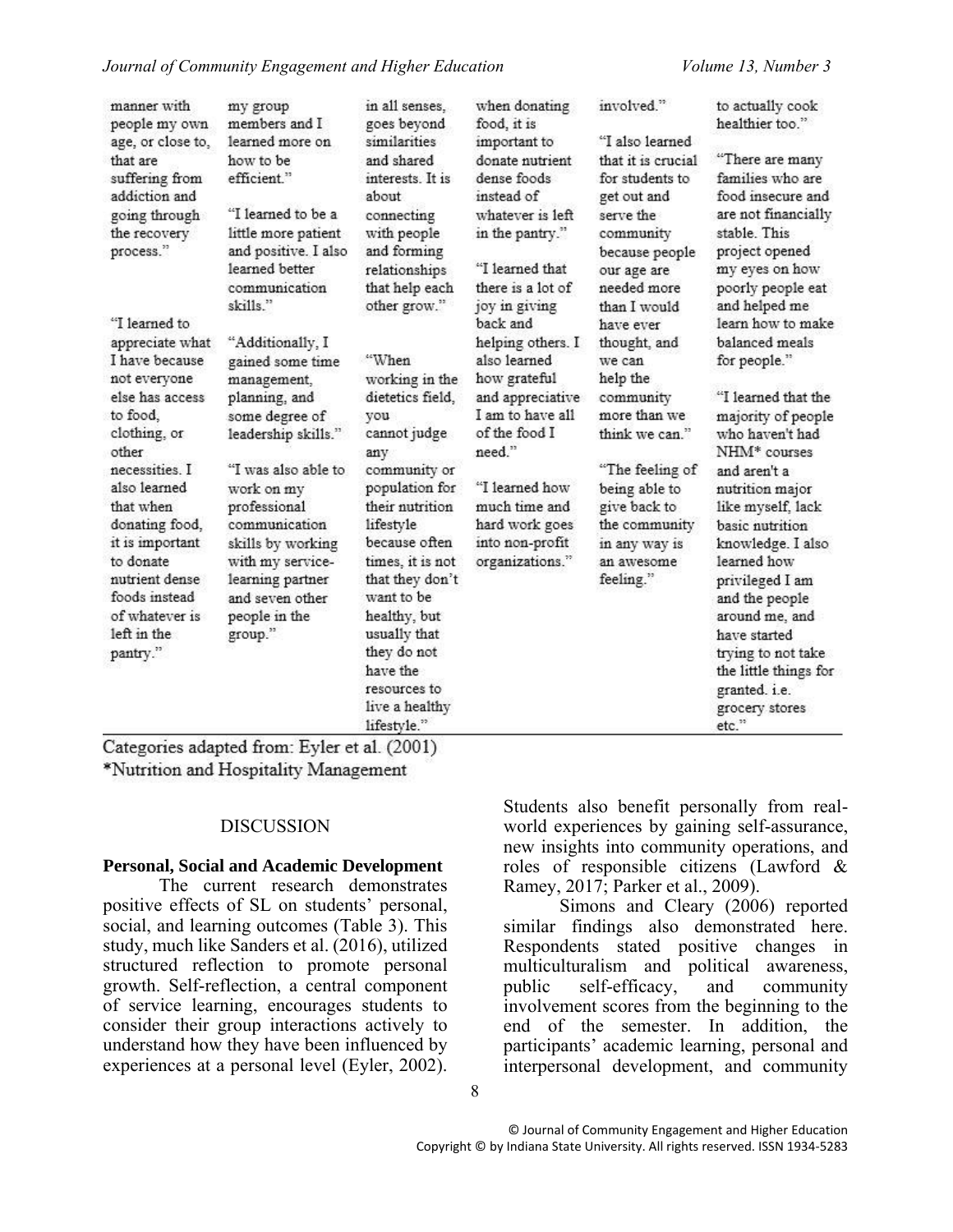involvement were identified as the key advantages from participating in SL. Much like Simons and Cleary (2006), the reflections from the current studies also showed positive change in personal development within SL. Another study by Brown et al. (2007) demonstrated a positive shift in the perception of the students' awareness and comprehension of larger community concerns. Students here reflected that SL changed their perceptions of the community, and many noted that the experience expanded their knowledge of needs within the community.

SL provides students with academic opportunities that help connect classrooms to communities. It provides opportunities for students to connect to real-world interdisciplinary situations, providing insight/ appreciation into their future career (Waterman, 1997; Shapiro 2002). Reflective writing about their SL experience helps promote significant improvements in writing skills, grades/scores, critical thinking, leadership, and self-confidence in students (Astin et al., 2000). Mann and Schroeder (2019) noted in the same group of students through survey data, that SL in Community Nutrition helps students to understand the complexity of the field of community nutrition and to implement their theoretical knowledge in the field, thus bridging the gap between classroom learning and community service.

Pedagogical research supports that when students develop emotional connection<br>and sense of relationship with the and sense of relationship communities, they are better satisfied at SL assignments (Darby et al., 2013). In this research too, the students assigned at Nutrition Education, Food Provisions, and the Local Food sites displayed a sense of connection with their community. In their post-reflective journals, many students (n=29) expressed aspirations to work longer in their community.

## **Student Dissatisfaction and Other Conflicts**

The reports of dissatisfaction are in line with Eyler & Giles (1999), and Rosing et al. (2010). Reflection on conflicts can guide the future assignments of students and help

improve future course offerings. Mills (2012) studied the four furies to evaluate the disconnect between students, educators, and agencies. Each collaborative partnership between the community partner and the college student should serve for both parties' mutual benefit. The primary conflict in student reflective journals was time and scheduling. It seems that both parties (SL partners and students) have busy work/life schedules, and this is a main determinant to how well the partnership works. Vernon and Ward (1999) found that service-learners have issues with scheduling (due to the erratic university calendar and typically overscheduled student), student commitment (reliability of student to show up and immaturity), and providing training without an incentive/investment for agencies/stakeholders (low student commitment or resentment to SL requirements). One student stated, "It has been difficult, sometimes, to meet because of conflicting classes and work schedules." Several others had similar sentiments. These tensions should not be seen as failures in SL, rather a challenge for the field of SL to be more flexible, responsible, and adaptive to conquer uncertainty. As these tensions are acknowledged, they must be evaluated as to not negatively affect the education and growth of students.

# **CONCLUSION**

Unlike many other SL studies that solely use student surveys, this study used reflective journals (before, during, and after), providing a deeper insight into student feelings about their experiences. SL benefits the personal, social, and academic development of the students, as well as providing a sense of civic engagement. Reflective journaling brought students' experiences to life, showing how impactful SL can be on increasing student motivation to volunteer within the community. Employing SL in a classroom setting helps students acquire first-hand experience into the workflow of various community nutrition programs, provides insight into potential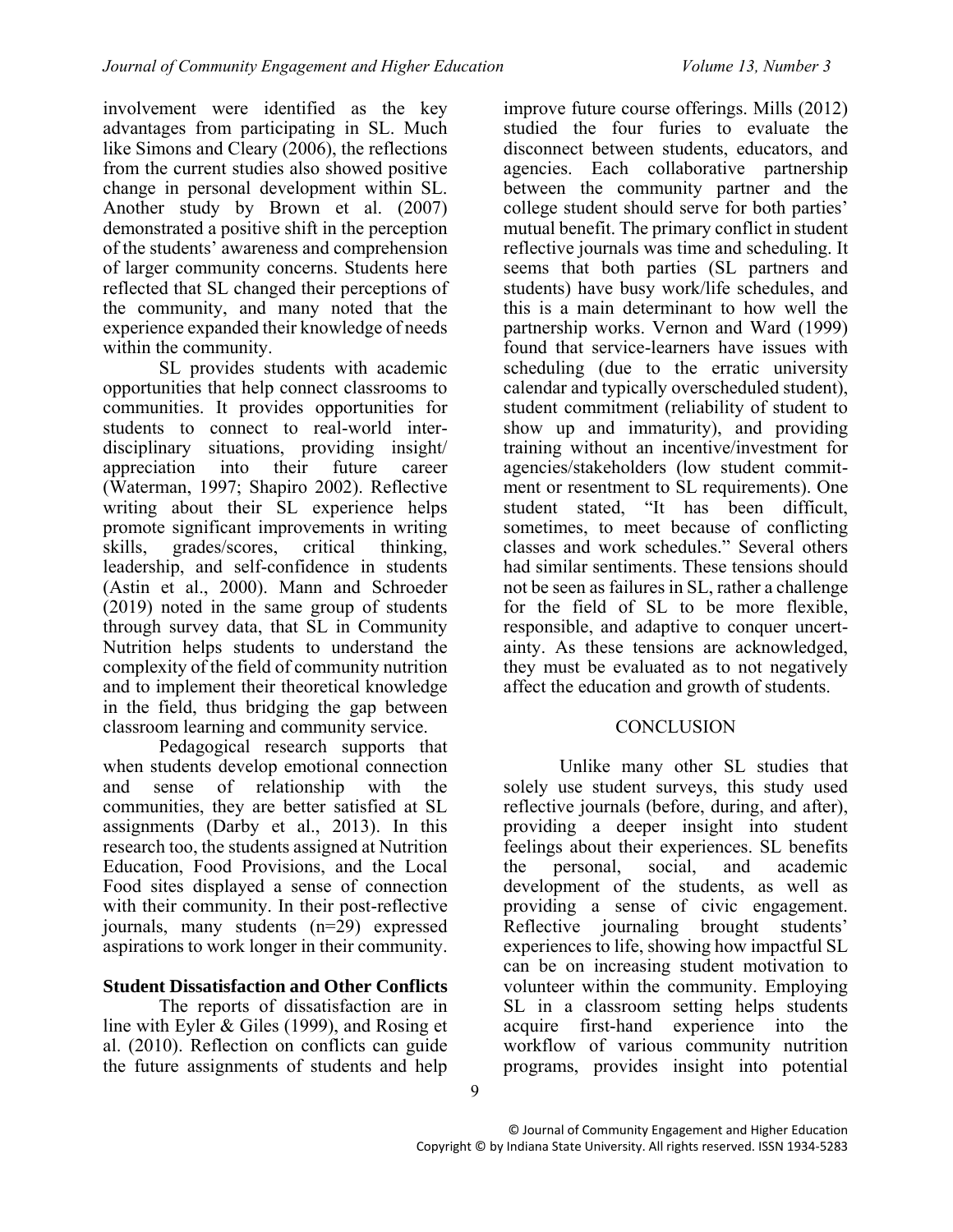career fields, and encourages use of academic knowledge while assisting the community. Conflicts related to scheduling, commitment, communications, opportunities, and organization often occur in SL assignments. These conflicts can be avoided by making the assignments more structured for students as well as partners. Both the partners and students should be well informed about the expectations of the SL assignment. While all three types of SL sites (Nutrition Education, Food Provisions, and Local Foods) provided unique learning opportunities, the students at Nutrition Education and Local Foods sites especially liked community interaction, which lacked in Food Provision sites. Overall, SL can be an impactful learning mechanism for university level students.

# LIMITATIONS

The current study lacks SL partner perceptions, which would provide a valuable perspective on the experience. SL partners provide feedback throughout the course, but those data are not reported here. The number of students assigned under each SL category was unevenly distributed because of the limitations in the number of SL sites under each category. Both fall and spring courses were included, but service-learning experiences might have differed between semesters. Results reported here depend upon data from one university, and as such may not be generalizable to all universities and student groups.

# **Conflict-Of-Interest Statement**

There are no known conflicts to report.

# REFERENCES

Ash, S. L., & Clayton, P. H. (2004). The articulated learning: An approach to guided reflection and assessment. *Innovative Higher Education, 29*(2), 137–154. [https://doi.org/10.1023/B:](https://doi.org/10.1023/B:%20IHIE.0000048795.84634.4a)  [IHIE.0000048795.84634.4a](https://doi.org/10.1023/B:%20IHIE.0000048795.84634.4a)

- Astin, A. W., Vogelgesang, L. J., Ikeda, E. K., & Yee, J. A. (2000). How service learning affects students. *Higher Education, 144.*  https://digitalcommons.unomaha.edu/ slcehighered/144
- Bogdan, R., & Biklen, S. K. (1998). *Qualitative research for education: An introduction to theory and methods* (3rd ed.). Allyn & Bacon.
- Brown, B., Heaton, P. C., & Wall, A. (2007). A service-learning elective to promote enhanced understanding of civic, cultural, and social issues and health disparities in pharmacy. *American Journal of Pharmaceutical Education, 71*(1), 9. https://doi.org/10.5688/aj710109
- Buckner, A. V., Ndjakani, Y. D., Banks, M. B., & Blumenthal, D. S. (2010). Using service-learning to teach community health: The Morehouse School of Medicine Community Health Course. *Academic Medicine: Journal of the Association of American Medical Colleges, 85*(10), 1645. https://dx.doi.org/10.1097%2FACM.0 b013e3181f08348
- Christaldi, J., & Bodzio, J. R. (2015). Cultural competence and the global role of dietitians: A Haitian medical mission and inter-professional, service-learning nutrition course. *The Open Nutrition Journal, 9*(Suppl. 1- M5), 35.
- Chupp, M. G., & Joseph, M. L. (2010). Getting the most out of service learning: Maximizing student, university and community impact. *Journal of Community Practice, 18*(2- 3), 190–212. https://doi.org/10.1080/10705422.201 0.487045
- Culhane, J., Niewolny, K., Clark, S., & Misyak, S. (2018). Exploring the intersections of interdisciplinary teaching, experiential learning, and community engagement: A case study of service learning in practice.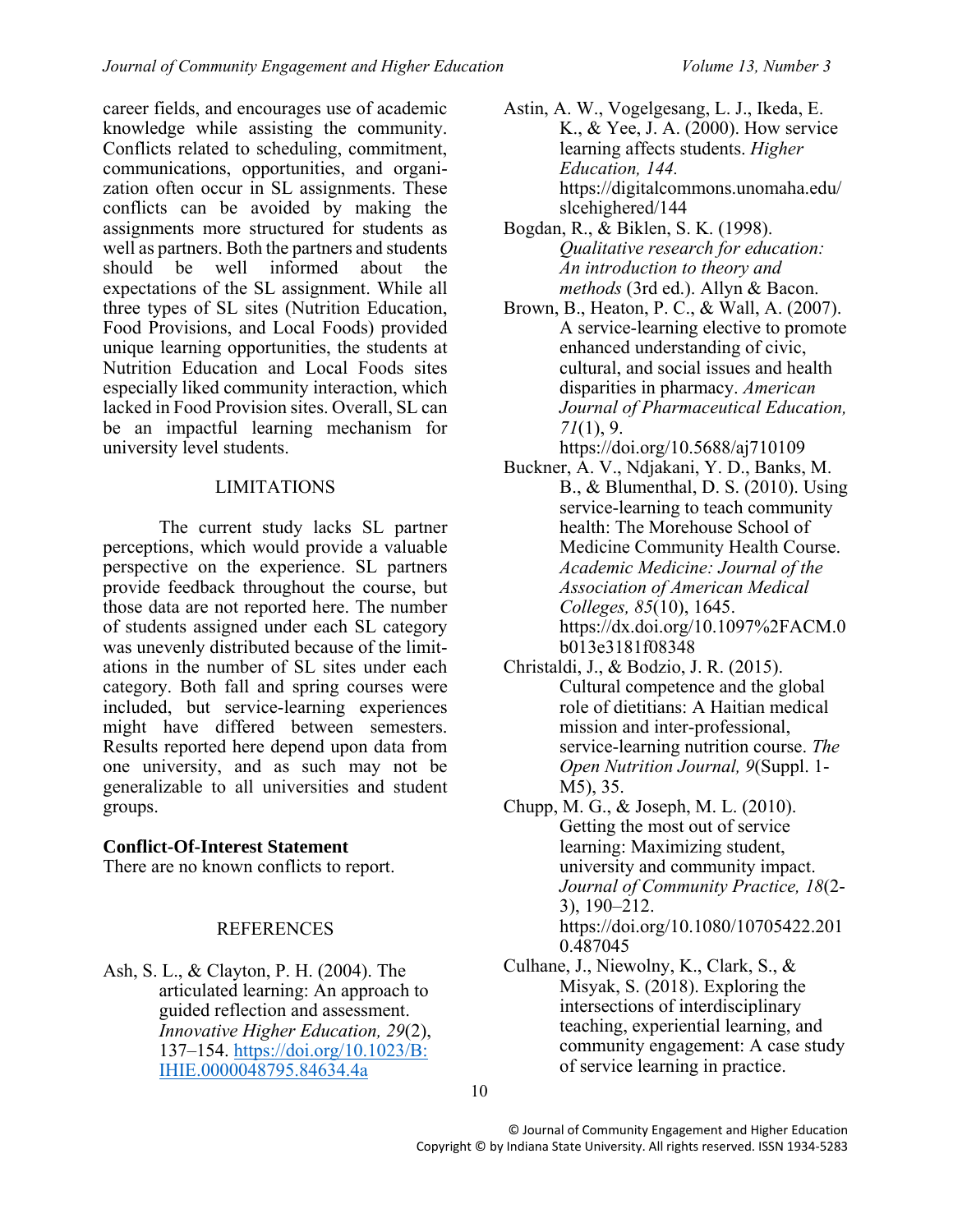*International Journal of Teaching and Learning in Higher Education*, 30(3), 412–422.

- Darby, A., Longmire-Avital, B., Chenault, J., & Haglund, M. (2013). Students' motivation in academic servicelearning over the course of the semester. *College Student Journal, 47*(1), 185–191.
- Duncan, D., & Kopperud, J. (2008). *Servicelearning companion*. Houghton Mifflin.
- Falter, R. A., Pignotti-Dumas, K., Popish, S. J., Petrelli, H. M., Best, M. A., & Wilkinson, J. J. (2011). A service learning program in providing nutrition education to children. *American Journal of Pharmaceutical Education, 75*(5). https://doi.org/10.5688/ajpe75585
- Eyler, J. (2002). Reflection: Linking service and learning—Linking students and communities. *Journal of Social Issues, 58*(3), 517–534. https://doi.org/10.1111/1540- 4560.00274
- Eyler, J., Giles, D. E., & Schmeide, A. (1996). A practitioner's guide to reflection in service-learning: Student voices and reflections. Vanderbilt University.
- Eyler, J., Giles Jr, D. E., Stenson, C. M., & Gray, C. J. (2001). At a glance: What we know about the effects of servicelearning on college students, faculty, institutions and communities, 1993- 2000 (3rd ed.). *Higher Education.* http://digitalcommons.unomaha.edu/sl cehighered/139
- Gibbs, G. (1988). *Learning by doing: A guide to teaching and learning methods* (1st ed). Oxford Further Education Unit.
- Gilboy, M. B. R. (2009). Incorporating service learning in community nutrition. *Topics in Clinical Nutrition, 24*(1), 16–24. https://doi.org/10.1097/TIN.0b013e31 8197801e
- Glaser, B. G., & Strauss, A. L. (1967). *The discovery of grounded theory: Strategies for qualitative research.*  Aldine de Gruyter.
- Goff, J., Hill, E., Eckhoff, A., & Dice, T. (2020). Examining the high-impact practice of service-learning: Written reflections of undergraduate recreation majors. *SCHOLE: A Journal of Leisure Studies and Recreation Education, 35*(1), 1–14. https://doi.org/10.1080/1937156X.202 0.1720444
- Gordon, K. (2019). P125 Assessment of active learning techniques and experiential learning coursework on dietetic student's perceptions of learning. *Journal of Nutrition Education and Behavior, 51*(7), S88- S89. [https://doi.org/10.1016/j.jneb.](https://doi.org/10.1016/j.jneb.%202019.05.501)  [2019.05.501](https://doi.org/10.1016/j.jneb.%202019.05.501)
- Gray, V. B., Galvan, C., & Donlin, A. (2017). The integration of service-learning research into a community nutrition course. *Family and Consumer Sciences Research Journal, 45*(3), 257–271. [https://doi.org/10.1111/fcsr.](https://doi.org/10.1111/fcsr.%2012199)  [12199](https://doi.org/10.1111/fcsr.%2012199)
- Gregorio, D. I., DeChello, L. M., & Segal, J. (2008). Service learning within the University of Connecticut master of public health program. *Public Health Reports, 123*(2\_suppl), 44–52. https:// doi.org/10.1177%2F00333549081230 S207
- Heiss, C. J., Goldberg, L. R., Weddig, J., & Brady, H. (2012). Service-learning in dietetics courses: A benefit to the community and an opportunity for students to gain dietetics-related experience. *Journal of the Academy of Nutrition and Dietetics, 112*(10), 1524. [https://doi.org/10.1016/j.jand.](https://doi.org/10.1016/j.jand.%202012.07.028)  [2012.07.028](https://doi.org/10.1016/j.jand.%202012.07.028)
- Husebø, S. E., O'Regan, S., & Nestel, D. (2015). Reflective practice and its role in simulation. *Clinical Simulation in Nursing, 11*(8), 368–375. https:// doi.org/10.1016/j.ecns.2015.04.005

11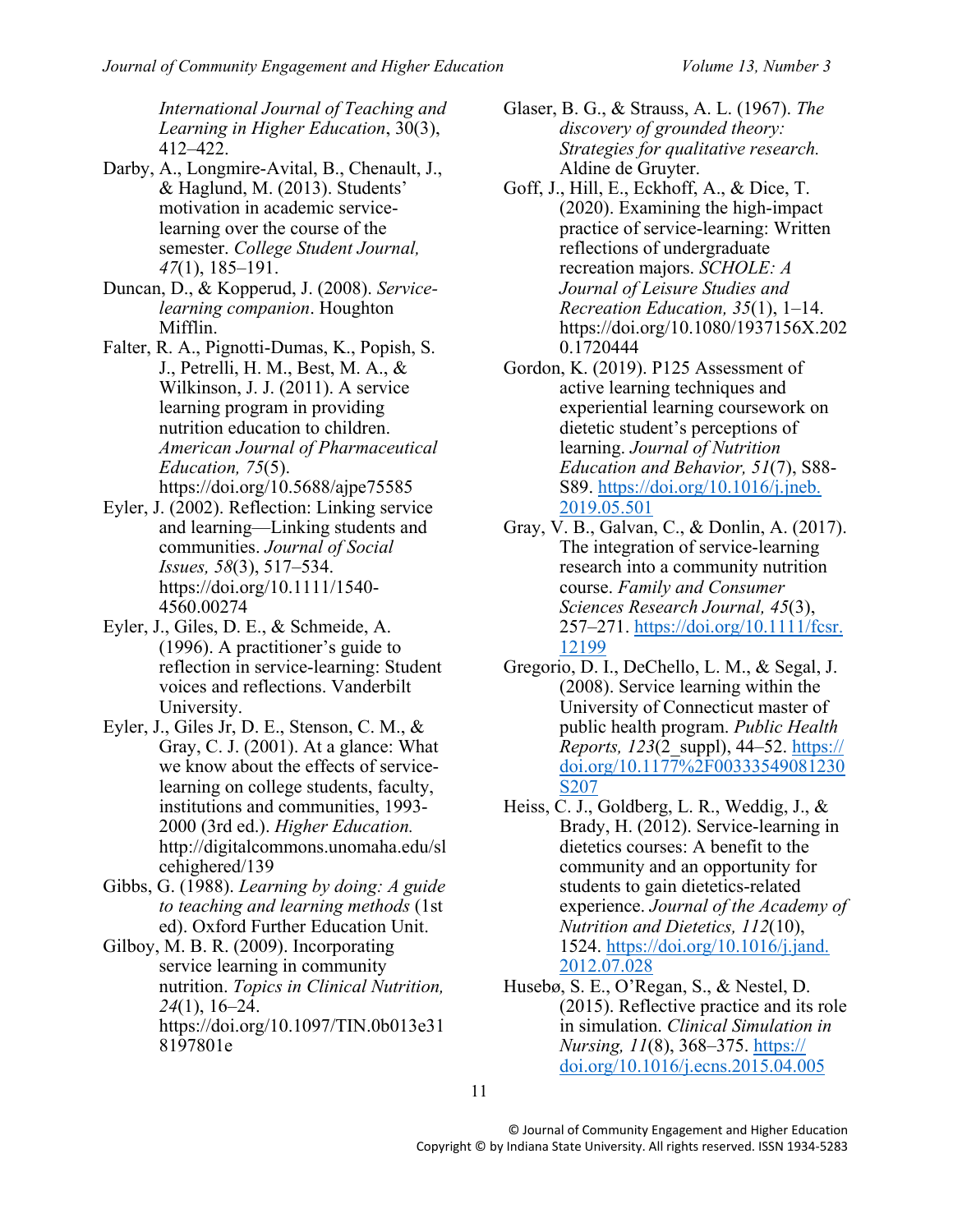James, J. H., & Logan, K. (2016). Documenting the community impact of service-learning coursework: Theoretical and practical considerations. *Partnerships: A Journal of Service-Learning and Civic Engagement, 7*(2), 17–36.

Lawford, H. L., & Ramey, H. L. (2017). Predictors of early community involvement: Advancing the self and caring for others. *American Journal of Community Psychology, 59*(1-2), 133–143.

https://doi.org/10.1002/ajcp.12120

- Lim, H. A. (2018). Service-learning: Implications for the academic, personal, and professional development of criminal justice majors. *Journal of Criminal Justice Education, 29*(2), 237–248. [https://doi.org/10.1080/10511253.201](https://doi.org/10.1080/10511253.2017.1377742) [7.1377742](https://doi.org/10.1080/10511253.2017.1377742)
- Mann, G., & Schroeder, M. (2019). Influence of service-learning site on student perceptions in a community nutrition course. *NACTA Journal, 63*(2), 288– 292.
- Mills, S. D. (2012). The four furies: Primary tensions between service-learners and host agencies. *Michigan Journal of Community Service Learning, 19*(1), 33–43.
- The University of Mississippi Office of Institutional Research, Effectiveness, and Planning. (2020). *The University of Mississippi 2018-2019 mini fact book.* https://irep.olemiss.edu/wpcontent/uploads/sites/98/2019/03/Mini -Fact-Book\_2018-2019.pdf
- Parker, E. A., Myers, N., Higgins, H. C., Oddsson, T., Price, M., & Gould, T. (2009). More than experiential learning or volunteering: A case study of community service learning within the Australian context. *Higher Education Research & Development, 28*(6), 585–596.
- Pierce, M. B., Havens, E. K., Poehlitz, M., & Ferris, A. M. (2012). Evaluation of a

community nutrition service-learning program: Changes to student leadership and cultural competence. *NACTA Journal, 56*(3), 10.

- Rosing, H., Reed, S., Ferrari, J. R., & Bothne, N. J. (2010). Understanding student complaints in the service learning pedagogy. *American Journal of Community Psychology, 46*(3-4), 472–481.
- Sanders, M. J., Van Oss, T., & McGeary, S. (2016). Analyzing reflections in service learning to promote personal growth and community self-efficacy. *Journal of Experiential Education, 39*(1), 73–88.
- Shapiro, E. J. (2002, November 21-24). *Problem-based service-learning: A pilot study in public speaking* [Paper presentation]. National Communication Association 88th Annual Meeting, New Orleans, LA, United States.
- Simons, L., & Cleary, B. (2006). The influence of service learning on students' personal and social development. *College Teaching, 54*(4), 307–319.
- Trail Ross, M. E. (2012). Linking classroom learning to the community through service learning. *Journal of Community Health Nursing, 29*(1), 53–60. [https://doi.org/10.1080/](https://doi.org/10.1080/%2007370016.2012.645746)  [07370016.2012.645746](https://doi.org/10.1080/%2007370016.2012.645746)
- Vernon, A., & Ward, K. (1999). Campus and community partnerships: Assessing impacts and strengthening connections. *Michigan Journal of Community Service Learning, 6*(1), 30–37.
- Wadsworth, L. A., Johnson, C., Cameron, C., & Gaudet, M. (2012). (Re) Focus on local food systems through service learning: Empowering pedagogy in a human nutrition degree program. *Food, Culture & Society, 15*(2), 315– 334. [https://doi.org/10.1080/](https://doi.org/10.1080/%2015528014.2012.11422641)  [15528014.2012.11422641](https://doi.org/10.1080/%2015528014.2012.11422641)
- Waterman, A. S. (1997). An overview of service-learning and the role of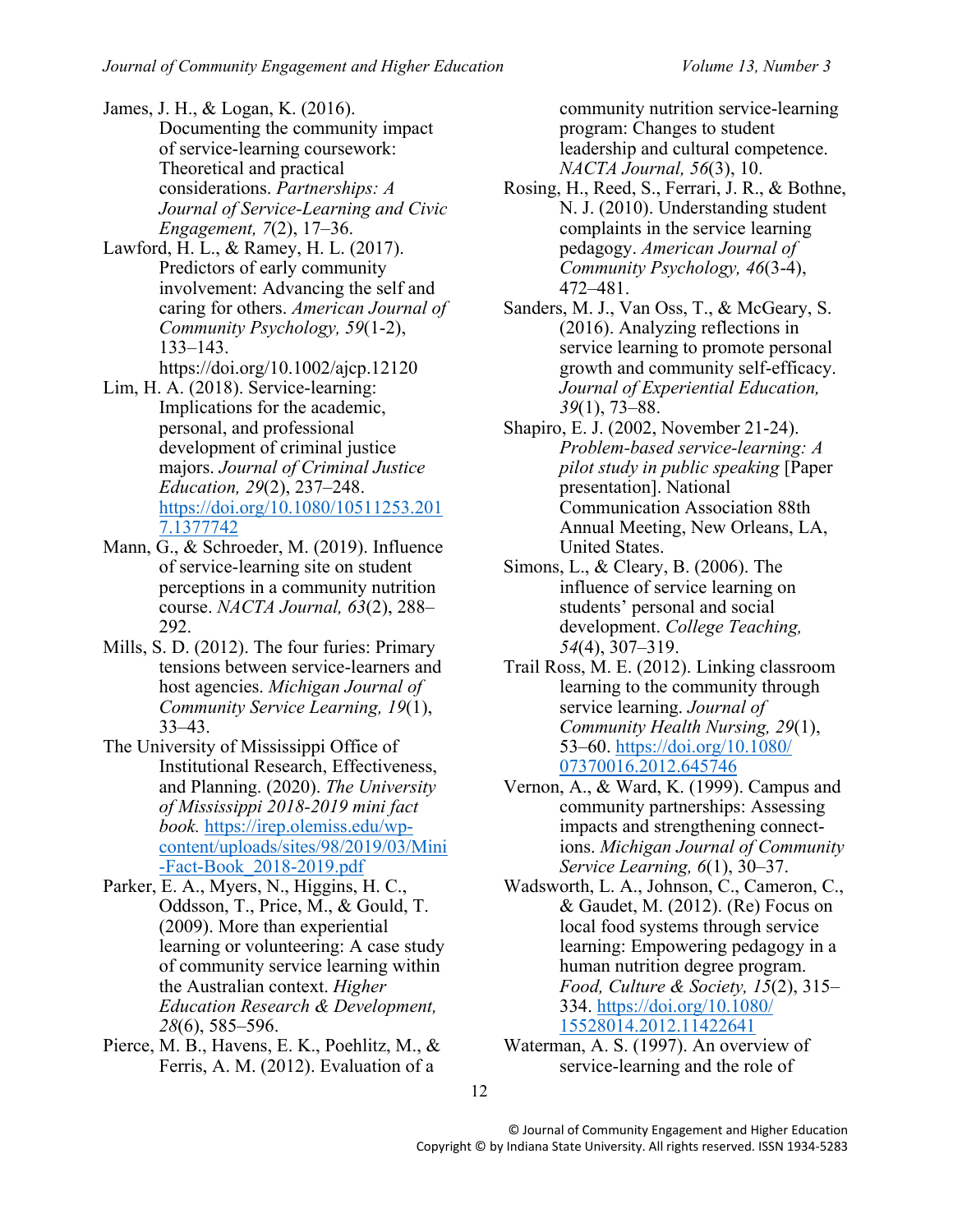research and evaluation in servicelearning programs. In A. S. Waterman (Ed.), *Service-learning: Applications from the research* (pp. 1–11). Routledge.

Zinger, L., & Sinclair, A. (2010). Using service learning as a method of transferring health knowledge. *Contemporary Issues in Education Research (CIER),* 3(5), 21–26. [https:](https://doi.org/10.19030/cier.v3i5.7709) [//doi.org/10.19030/cier.v3i5.7709](https://doi.org/10.19030/cier.v3i5.7709)

## AUTHOR NOTE

We would like to thank the servicelearning partners for their continued support of the service-learning component of Community Nutrition.

Correspondence concerning this article should be addressed to Georgianna Mann, 220 Lenoir Hall, Sorority Row, PO Box 1848, University, MS 38677.

Email: grmann@olemiss.edu

#### AUTHOR BIOGRAPHIES

**Kritika Gupta** is a Ph.D. student studying Nutrition at the University of Mississippi. She graduated with a Bachelor of Science (Hons) in Nutrition and Dietetics from Punjab Agricultural University, India, and with a Master of Science in Nutrition and Dietetics from Lovely Professional University, India. Her current research emphasis is on child nutrition with focus on school meal programs. Address: 116 Lenoir Hall, PO Box 1848, University, MS 38677-1848 Phone: (662)-915-7371 Email: [kgupta3@olemiss.edu](mailto:kgupta3@olemiss.edu) URL: [https://nhm.olemiss.edu/people/kritika](https://nhm.olemiss.edu/people/kritika-gupta/)[gupta/](https://nhm.olemiss.edu/people/kritika-gupta/) ORCiD: 0000-0002-9609-312X

**Blake Grove** has a Bachelor of Science in Dietetics from the University of Minnesota-Mankato. He also graduated in Spring 2021 with a Master of Science in Nutrition, with an emphasis of Clinical Nutrition from the University of Mississippi. Blake has a strong passion for community nutrition research and all things related to nutrition. Address: 116 Lenoir Hall, PO Box 1848, University, MS 38677-1848 Phone: (662)-915-7371

Email: [bgrove@go.olemiss.edu](mailto:bgrove@go.olemiss.edu)

**Dr. Georgianna Mann** is an assistant professor in the Department of Nutrition and Hospitality Management at the University of Mississippi. After completing her Masters of Science in Food Science and Technology, she also received her Doctorate of Philosophy at Virginia Tech after shifting to behavioral nutrition in the Department of Human Nutrition, Foods, and Exercise. Her current research is grounded in community nutrition. Address 220 Lenoir Hall, PO Box 1848, University, MS 38677-1848 Phone: (662)-915-2621; Fax: (662) 915-7039 Email: [grmann@olemiss.edu](mailto:grmann@olemiss.edu) URL: [https://nhm.olemiss.edu/people/georgia](https://nhm.olemiss.edu/people/georgia%20nna-mann/)  [nna-mann/](https://nhm.olemiss.edu/people/georgia%20nna-mann/)

ORCiD: 0000-0002-9653-7050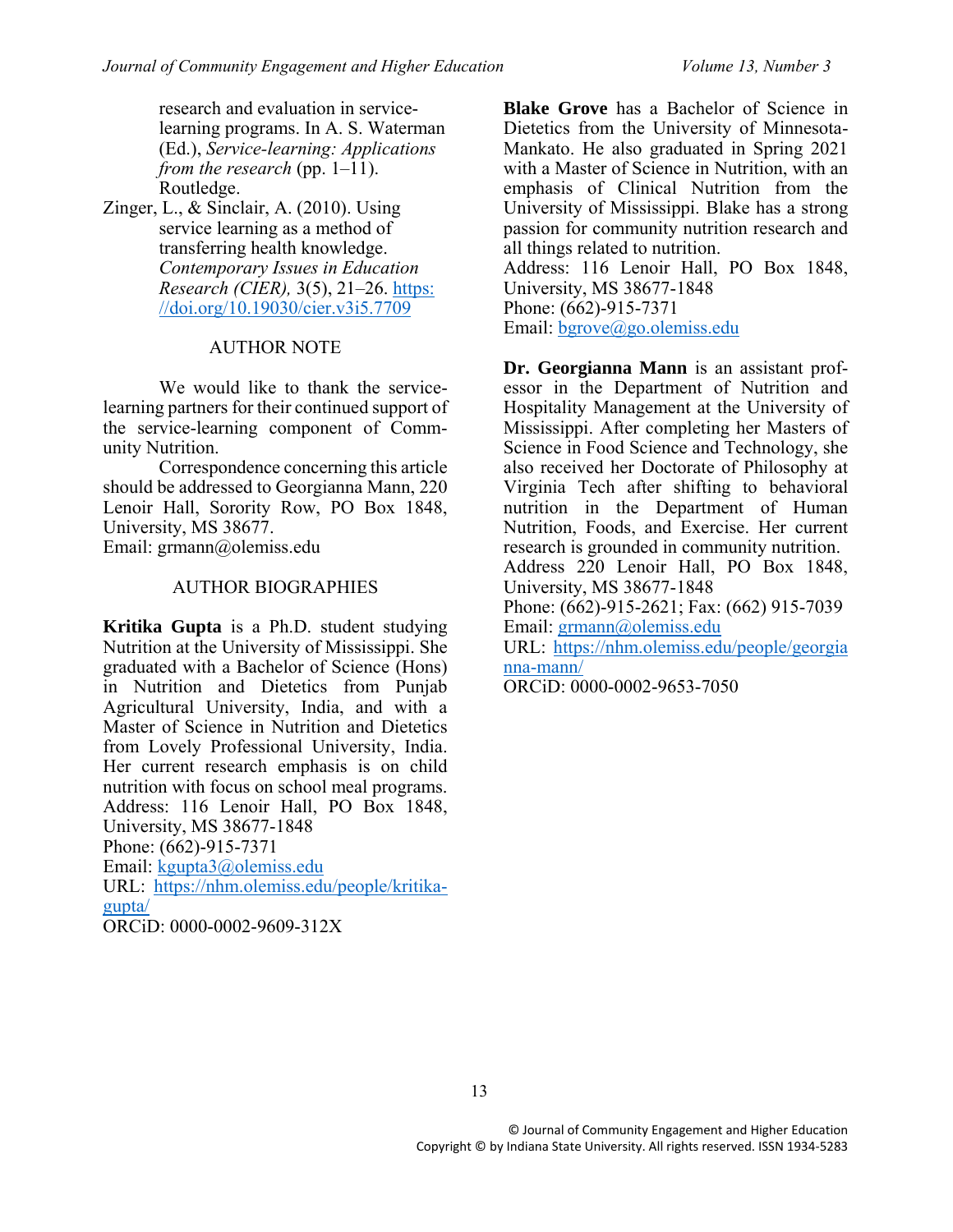# **Appendix**

## **[\(Click here to return to text.\)](#page-5-0)**

<span id="page-13-0"></span>T= Total number of students in that semester

NE = Number of students assigned at Nutrition Education sites in given semester

FP = Number of students assigned at Food Provisions sites in given semester

 $LF =$  Number of students assigned at Local Foods sites in given semester

n = number of students in each category in given semester (some students' statements fall in more than one theme)

| <b>Semester</b>                              | <b>Spring</b><br>2016-17<br>(n, %) |                              |                            |                              |                                |                             | <b>Spring</b><br>2017-18<br>(n, %) |                            |                                         |                             | Fall<br>2018-19<br>(n, %)     |                      | <b>Spring</b><br>2018-19<br>(n, %)   |                              |                            |                                      |
|----------------------------------------------|------------------------------------|------------------------------|----------------------------|------------------------------|--------------------------------|-----------------------------|------------------------------------|----------------------------|-----------------------------------------|-----------------------------|-------------------------------|----------------------|--------------------------------------|------------------------------|----------------------------|--------------------------------------|
| Total number of<br>students in that semester |                                    |                              | $\overline{51}$            |                              |                                |                             | 32                                 |                            | $\overline{28}$                         |                             |                               |                      | 26                                   |                              |                            |                                      |
| SL* sites                                    | $\mathbf T$                        | <b>NE</b>                    | FP                         | LF                           | $\mathbf T$                    | NE                          | FP                                 | LF                         | T                                       | <b>NE</b>                   | FP                            | LF                   | T                                    | NE                           | FP                         | LF                                   |
| <b>Expectation</b>                           |                                    |                              |                            |                              |                                |                             |                                    |                            |                                         |                             |                               |                      |                                      |                              |                            |                                      |
| Learn/Cook/Meal Prep                         | 24,<br>47.<br>06                   | 10,<br>45.<br>46             | 3,<br>30                   | 11,<br>21.<br>57             | 21,<br>65.<br>63               | 8,<br>25                    | 7,<br>21.<br>88                    | 6,<br>18.<br>75            | 12.<br>42.<br>86                        | 5,<br>50                    | 4,<br>44.<br>44               | 1,<br>20             | 10,<br>38.<br>46                     | 9,<br>52.<br>94              | 1,<br>20                   | 0,<br>$\theta$                       |
| Educate/Community<br>Interaction             | $\overline{38}$<br>54.<br>90       | $\overline{15}$<br>68.<br>19 | $\overline{4}$<br>40       | 9,<br>17.<br>64              | $\overline{10}$<br>31.<br>26   | $\overline{5}$<br>15.<br>63 | $\overline{2}$<br>6.2<br>5         | $\overline{3}$<br>9.3<br>8 | 8,<br>28.<br>57                         | $\overline{4}$<br>40        | 2,<br>22,<br>22               | $\overline{2}$<br>40 | $\overline{22}$<br>80.<br>77         | $\overline{14}$<br>82.<br>35 | $\overline{3}$<br>60       | $\overline{4}$<br>10<br>$\mathbf{0}$ |
| Developing educational<br>material           | $\overline{12}$<br>23.<br>53       | $\overline{2}$<br>9.0<br>9   | $\overline{1}$ ,<br>10     | 9,<br>17.<br>65              | $\overline{0}$<br>$\theta$     | $\overline{0}$<br>$\Omega$  | $\overline{0}$<br>$\Omega$         | $\overline{0}$<br>$\Omega$ | $\overline{0}$<br>$\Omega$              | $\overline{0}$<br>$\Omega$  | $\overline{0}$<br>$\Omega$    | $\overline{0,0}$     | $\overline{0}$<br>$\Omega$           | $\overline{0}$<br>$\Omega$   | $\overline{0}$<br>$\Omega$ | $\overline{0}$<br>$\Omega$           |
| Organizational tasks                         | 6,<br>11.<br>76                    | $\overline{0}$<br>$\theta$   | 5,<br>50                   | $\overline{1}$<br>1.9<br>6   | 2,<br>6.2<br>5                 | $\overline{0}$<br>$\Omega$  | 2,<br>6.2<br>5                     | $\mathbf{0},$<br>$\theta$  | 5,<br>17.<br>86                         | 1,<br>10                    | 2,<br>22.<br>22               | 2,<br>40             | 6,<br>23.<br>08                      | $\overline{3}$<br>17.<br>65  | $\overline{3}$<br>60       | $\overline{0}$<br>$\theta$           |
| Other                                        | 4,<br>7.8<br>4                     | 2,<br>9.0<br>9               | $\overline{0}$<br>$\theta$ | 2,<br>3.9<br>$\overline{c}$  | 1,<br>3.1<br>3                 | 1,<br>3.1<br>3              | $\overline{0}$<br>$\Omega$         | 0,<br>$\theta$             | 1,<br>3.5<br>7                          | $\overline{0}$<br>$\theta$  | 1,<br>11.<br>11               | 0, 0                 | 2,<br>7.6<br>9                       | 1,<br>5.8<br>8               | 1,<br>20                   | 0,<br>$\theta$                       |
| Previous similar experience                  |                                    |                              |                            |                              |                                |                             |                                    |                            |                                         |                             |                               |                      |                                      |                              |                            |                                      |
| Volunteer                                    | 13,<br>25.<br>49                   | 9,<br>40.<br>91              | 3,<br>30                   | 1,<br>1.9<br>6               | 3,<br>9.3<br>8                 | 2,<br>6.2<br>5              | 1,<br>3.1<br>3                     | $\mathbf{0},$<br>$\theta$  | 6,<br>21.<br>43                         | 1,<br>10                    | 4,<br>44.<br>44               | 1,<br>20             | 8,<br>30.<br>77                      | 5,<br>29.<br>41              | 3,<br>60                   | 0,<br>$\theta$                       |
| Work                                         | 9,<br>17.<br>65                    | 1,<br>4.5<br>5               | $\overline{3}$<br>30       | 5,<br>9.8<br>$\mathbf{0}$    | 5,<br>15.<br>63                | 2,<br>6.2<br>5              | 2,<br>6.2<br>5                     | 1,<br>3.1<br>3             | 6,<br>21.<br>43                         | 4,<br>40                    | $\overline{1}$ ,<br>11.<br>11 | $\overline{0,0}$     | $\overline{1}$ ,<br>3.8<br>5         | $\overline{1}$ ,<br>5.8<br>8 | $\mathbf{0},$<br>$\theta$  | 1,<br>25                             |
| Personal                                     | 2,<br>3.9<br>$\mathfrak{D}$        | 2,<br>9.0<br>9               | $\overline{0}$<br>$\Omega$ | $\overline{0}$<br>$\theta$   | $\overline{0}$<br>$\theta$     | $\overline{0}$<br>$\theta$  | $\overline{0}$<br>$\Omega$         | $\overline{0}$<br>$\Omega$ | $\overline{2}$<br>7.1<br>$\overline{4}$ | 2,<br>7.1<br>$\overline{4}$ | $\overline{0}$<br>$\theta$    | 0, 0                 | $\overline{2}$<br>7.6<br>$\mathbf Q$ | $\overline{2}$<br>11.<br>76  | 0,<br>$\theta$             | 0,<br>$\theta$                       |
| Worked at a similar site before              |                                    |                              |                            |                              |                                |                             |                                    |                            |                                         |                             |                               |                      |                                      |                              |                            |                                      |
| Yes                                          | $\overline{22}$<br>43.<br>14       | $\overline{11}$<br>50        | 6,<br>60                   | 6,<br>11.<br>76              | 8,<br>25                       | 4,<br>12.<br>50             | $\overline{3}$<br>9.3<br>8         | 1,<br>3.1<br>3             | $\overline{10}$<br>35.<br>71            | 8,<br>80                    | $\overline{1}$ ,<br>11.<br>11 | 1,<br>20             | $\overline{11}$<br>42.<br>31         | 7,<br>41.<br>18              | 3,<br>60                   | $\overline{0}$<br>$\theta$           |
| N <sub>o</sub>                               | $\overline{27}$<br>52.<br>94       | 11,<br>50                    | $\overline{3}$<br>30       | $\overline{13}$<br>25.<br>49 | $\overline{23}$ ,<br>71.<br>88 | 9,<br>28.<br>13             | 7,<br>21.<br>88                    | 7,<br>21.<br>88            | $\overline{12}$<br>42.<br>86            | $\overline{2}$<br>20        | 6,<br>66.<br>67               | 4,<br>80             | $\overline{14}$<br>53.<br>85         | 9,<br>52.<br>94              | $\overline{2}$<br>40       | $\overline{3}$<br>75                 |
| No information<br>provided                   | 1,<br>1.9<br>6                     | $\overline{0}$<br>$\Omega$   | 1,<br>10                   | $\overline{0}$<br>$\theta$   | 1,<br>3.1<br>3                 | $\overline{0}$<br>$\theta$  | $\overline{0}$<br>$\Omega$         | 1,<br>3.1<br>3             | 1,<br>3.5<br>7                          | 0,<br>$\theta$              | 1,<br>11.<br>11               | 0, 0                 | 1,<br>3.8<br>5                       | 1,<br>5.8<br>8               | $\overline{0}$<br>$\theta$ | $\overline{0}$<br>$\theta$           |

14

© Journal of Community Engagement and Higher Education Copyright © by Indiana State University. All rights reserved. ISSN 1934-5283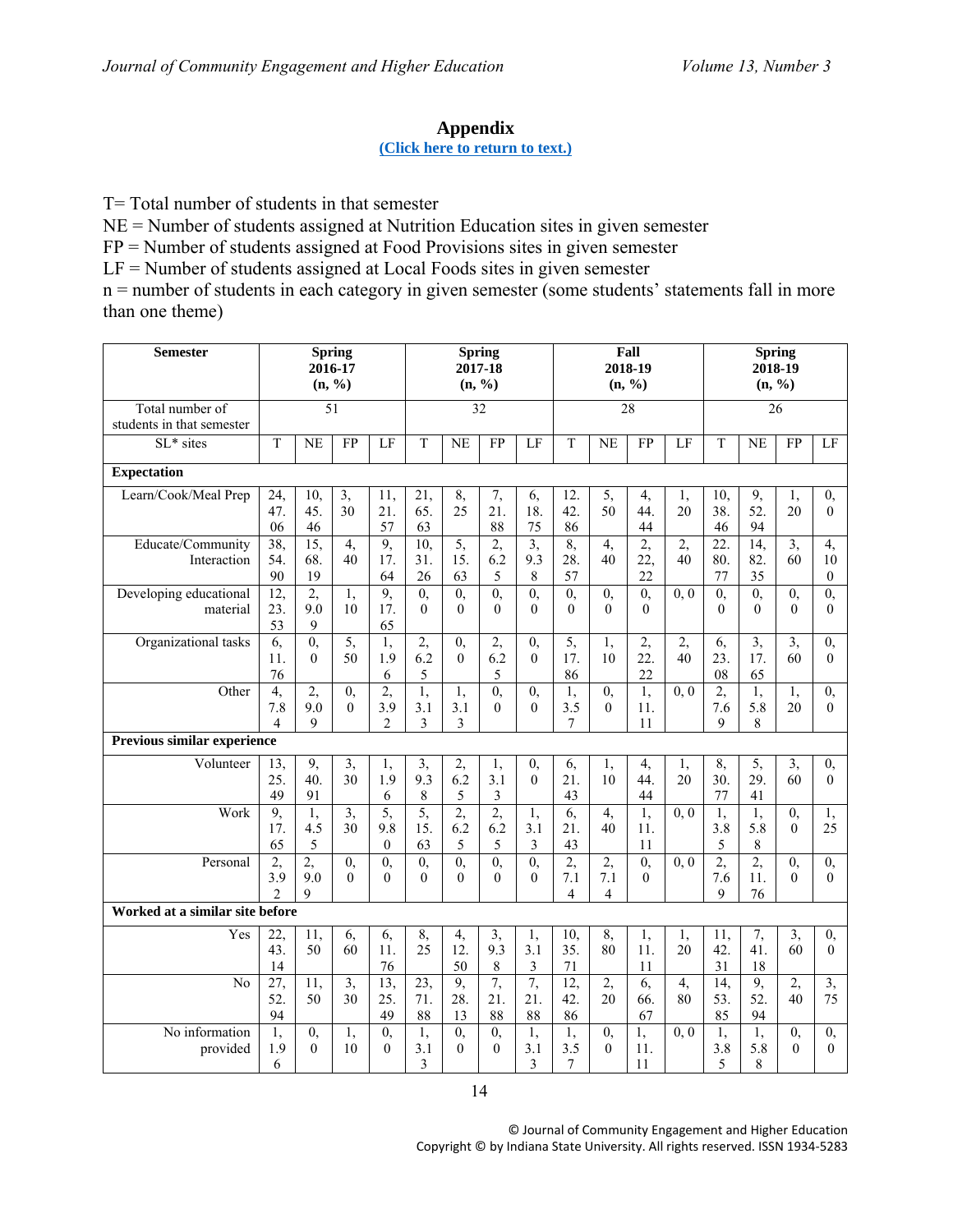| <b>Previous learning/expertise</b> |                  |                |                |                            |                            |                           |                            |                            |                            |                            |                  |                   |                  |                |                            |                                |
|------------------------------------|------------------|----------------|----------------|----------------------------|----------------------------|---------------------------|----------------------------|----------------------------|----------------------------|----------------------------|------------------|-------------------|------------------|----------------|----------------------------|--------------------------------|
| Nutrition Knowledge                | 31,              | 10,            | 9,             | $\overline{12}$            | 17,                        | 8,                        | 6,                         | 3,                         | 7,                         | 1,                         | $\overline{3}$   | 3,                | 10,              | 7,             | $\overline{3}$             | 1,                             |
|                                    | 60.              | 45.            | 90             | 23.                        | 53.                        | 25                        | 18.                        | 9.3                        | 25                         | 10                         | 33.              | 60                | 38.              | 41.            | 60                         | 25                             |
|                                    | 78               | 45             |                | 53                         | 13                         |                           | 75                         | 8                          |                            |                            | 33               |                   | 46               | 18             |                            |                                |
| Organizational/Commu               | $\overline{3}$ , | 2,             | 0,             | 1,                         | 6,                         | 2,                        | $\overline{2}$             | 2,                         | 4,                         | $\overline{0}$             | $\overline{1}$ , | $\overline{3}$    | 4,               | 1,             | 2,                         | 1,                             |
| nicational/Team skills             | 5.8              | 9.0            | $\theta$       | 1.9                        | 18.                        | 6.2                       | 6.2                        | 6.2                        | 14.                        | $\theta$                   | 11.              | 60                | 15.              | 5.8            | 40                         | 25                             |
|                                    | 8                | 9              |                | 6                          | 75                         | 5                         | 5                          | 5                          | 29                         |                            | 11               |                   | 38               | 8              |                            |                                |
| Work/Volunteer                     | $\overline{17}$  | 10,            | 2,             | 5,                         | $\overline{3}$             | 1,                        | $\overline{1}$ ,           | 1,                         | 8,                         | 5,                         | $\overline{3}$ , | 0, 0              | 8,               | 7,             | 0,                         | 1,                             |
| experience                         | 33.              | 45.            | 20             | 9.8                        | 9.3                        | 3.1                       | 3.1                        | 3.1                        | 28.                        | 50                         | 33.              |                   | 30.              | 41.            | $\Omega$                   | 25                             |
|                                    | 33               | 45             |                | $\mathbf{0}$               | $\,8\,$                    | 3                         | 3                          | 3                          | 57                         |                            | 33               |                   | 77               | 18             |                            |                                |
|                                    |                  |                |                |                            |                            |                           |                            |                            |                            |                            |                  |                   |                  |                |                            |                                |
| Soft/Technical skills              | 4,               | $\overline{2}$ | 1,             | $\overline{1}$             | 3,                         | 1,                        | $\overline{1}$ ,           | 1,                         | 0,                         | $\overline{0}$             | $\overline{0}$   | 0, 0              | 4,               | $\overline{3}$ | 1,                         | 0,                             |
|                                    | 7.8              | 9.0            | 20             | 1.9                        | 9.3                        | 3.1                       | 3.1                        | 3.1                        | $\Omega$                   | $\theta$                   | $\theta$         |                   | 15.              | 17.            | 20                         | $\mathbf{0}$                   |
|                                    | 4                | 9              |                | 6                          | 8                          | 3                         | 3                          | 3                          |                            |                            |                  |                   | 38               | 65             |                            |                                |
| Other                              | $\overline{2}$   | 1,             | 0,             | 1,                         | 5,                         | $\mathbf{0}$              | $\overline{2}$             | $\overline{3}$             | 1,                         | 1,                         | $\overline{0}$   | 0, 0              | 1,               | $\overline{0}$ | $\overline{0}$             | $\overline{0}$                 |
|                                    | 3.9              | 4.5            | $\theta$       | 1.9                        | 15.                        | $\theta$                  | 6.2                        | 9.3                        | 3.5                        | 10                         | $\theta$         |                   | 3.8              | $\theta$       | $\theta$                   | $\theta$                       |
|                                    | $\mathfrak{D}$   | 5              |                | 6                          | 63                         |                           | 5                          | 8                          | 7                          |                            |                  |                   | 5                |                |                            |                                |
| Any conflict/feedback              |                  |                |                |                            |                            |                           |                            |                            |                            |                            |                  |                   |                  |                |                            |                                |
| Communication issues               | 6,               | 3,             | 2,             | 1,                         | 3,                         | 2,                        | 1,                         | $\mathbf{0},$              | 6,                         | 3,                         | 1,               | 2,                | 1,               | 1,             | $\mathbf{0},$              | 0,                             |
| with SLP**/Group at                | 11.              | 13.            | 20             | 1.9                        | 9.3                        | 6.2                       | 3.1                        | $\theta$                   | 21.                        | 30                         | 11.              | 40                | 3.8              | 5.8            | $\Omega$                   | $\theta$                       |
| SL Site/Unable to meet             | 76               | 64             |                | 6                          | 8                          | 5                         | 3                          |                            | 43                         |                            | 11               |                   | 5                | 8              |                            |                                |
| <b>SLP</b>                         |                  |                |                |                            |                            |                           |                            |                            |                            |                            |                  |                   |                  |                |                            |                                |
| Lack of volunteers                 | 9,               | 5,             | 0,             | 4,                         | 8,                         | 4,                        | 2,                         | 2,                         | 7,                         | 4,                         | 1,               | 2,                | $\overline{3,}$  | 2,             | 0,                         | 1,                             |
| opportunities/Resources            | 17.              | 22.            | $\theta$       | 7.8                        | 25.                        | 12.                       | 6.2                        | 6.2                        | 25                         | 40                         | 11.              | 40                | 11.              | 11.            | $\Omega$                   | 25                             |
| /Time                              | 65               | 73             |                | 4                          | 01                         | 51                        | 5                          | 5                          |                            |                            | 11               |                   | 54               | 76             |                            |                                |
| Lack of                            | 2,               | 1,             | 0,             | 1,                         | 1,                         | 1,                        | $\overline{0}$             | $\overline{0}$             | 5,                         | 2,                         | 2,               | 1,                | $\overline{3}$ , | 1,             | 0,                         | 0,                             |
| organization/Communit              | 3.9              | 4.5            | $\theta$       | 1.9                        | 3.1                        | 3.1                       | $\Omega$                   | $\theta$                   | 17.                        | 20                         | 22.              | 20                | 11.              | 5.8            | $\Omega$                   |                                |
|                                    |                  |                |                |                            |                            |                           |                            |                            |                            |                            |                  |                   |                  |                |                            | $\overline{0}$                 |
| v Interaction                      | 2                | 5              |                | 6                          | $\mathfrak{Z}$             | 3                         |                            |                            | 86                         |                            | 22               |                   | 54               | 8              |                            |                                |
| Other                              | 17,              | $\overline{4}$ | 3,             | 10,                        | 7,                         | 1,                        | 4,                         | 2,                         | 2,                         | 0,                         | 2,               | 0, 0              | 8,               | 6,             | 2,                         | 0,                             |
|                                    | 33.              | 18.            | 30             | 19.                        | 21.                        | 3.1                       | 12.                        | 6.2                        | 7.1                        | $\Omega$                   | 22.              |                   | 30.              | 35.            | 40                         | $\mathbf{0}$                   |
|                                    | 33               | 18             |                | 61                         | 88                         | 3                         | 50                         | 5                          | 4                          |                            | 22               |                   | 77               | 29             |                            |                                |
| Positive feedback                  |                  |                |                |                            |                            |                           |                            |                            |                            |                            |                  |                   |                  |                |                            |                                |
|                                    |                  |                |                |                            |                            |                           |                            |                            |                            |                            |                  |                   |                  |                |                            |                                |
| Positive experience                | 6,               | 5,             | 1,             | $\mathbf{0},$              | 2,                         | 1,                        | 0,                         | 1,                         | 0,                         | 0,                         | $\mathbf{0},$    | 0, 0              | 4,               | 1,             | 2,                         | 1,                             |
|                                    | 11.              | 22.            | 10             | $\theta$                   | 6.2                        | 3.1                       | $\theta$                   | 3.1                        | $\theta$                   | $\theta$                   | $\theta$         |                   | 15.              | 5.8            | 40                         | 25                             |
|                                    | 76               | 73             |                |                            | 5                          | 3                         |                            | 31                         |                            |                            |                  |                   | 38               | $\,8\,$        |                            |                                |
|                                    |                  |                |                |                            |                            |                           | $\overline{0}$             |                            |                            |                            |                  | $0, \overline{0}$ |                  |                |                            |                                |
| Helpful/Positive<br>environment    | 3,               | 1,             | 2,<br>20       | $\overline{0}$<br>$\theta$ | 1,                         | 1,                        | $\theta$                   | $\overline{0}$<br>$\theta$ | 3,                         | 1,<br>10                   | 2,               |                   | 1,               | 1,             | $\overline{0}$<br>$\theta$ | $\overline{0}$<br>$\mathbf{0}$ |
|                                    | 5.8              | 4.5            |                |                            | 3.1                        | 3.1                       |                            |                            | 10.                        |                            | 22.              |                   | 3.8              | 5.8            |                            |                                |
|                                    | 8                | 5              |                |                            | 3                          | 3                         |                            |                            | 71                         |                            | 22               |                   | 5                | 8              |                            |                                |
| Cooperative/Organized              | 0,               | $\overline{0}$ | 0,             | $\overline{0}$             | $\overline{2}$             | 1,                        | 1,                         | 0,                         | 1,                         | 1,                         | $\overline{0}$ , | 0, 0              | $\overline{0}$   | $\overline{0}$ | $\mathbf{0},$              | 0,                             |
|                                    | $\Omega$         | $\theta$       | $\theta$       | $\theta$                   | 6.2                        | 3.1                       | 3.1                        | $\theta$                   | 3.5                        | 10                         | $\Omega$         |                   | $\theta$         | $\Omega$       | $\Omega$                   | $\mathbf{0}$                   |
|                                    |                  |                |                |                            | 6                          | 3                         | 3                          |                            | 7                          |                            |                  |                   |                  |                |                            |                                |
| Other                              | 2,               | 1,             | 0,             | 1,                         | $\overline{0}$             | $\overline{0}$            | $\overline{0}$             | $\overline{0}$             | $\overline{0}$             | $\overline{0}$             | 0,               | 0, 0              | 0,               | 0,             | $\overline{0}$             | $\mathbf{0},$                  |
|                                    | 3.9              | 4.5            | $\theta$       | 1.9                        | $\theta$                   | $\Omega$                  | $\Omega$                   | $\theta$                   | $\theta$                   | $\Omega$                   | $\Omega$         |                   | $\theta$         | $\Omega$       | $\theta$                   | $\theta$                       |
|                                    | $\overline{2}$   | 5              |                | 6                          |                            |                           |                            |                            |                            |                            |                  |                   |                  |                |                            |                                |
| Made the experience better         |                  |                |                |                            |                            |                           |                            |                            |                            |                            |                  |                   |                  |                |                            |                                |
| <b>Better Communication/</b>       | 16,              | 7,             | 7,             | 2,                         | 6,                         | 4,                        | 1,                         | 1,                         | 6,                         | 3,                         | 1,               | 2,                | 6,               | 5,             | 1,                         | 0,                             |
| Organization                       | 31.              | 31.            | 70             | 3.9                        | 18.                        | 12.                       | 3.1                        | 3.1                        | 21.                        | 30                         | 11.              | 40                | 23.              | 29.            | 20                         | $\mathbf{0}$                   |
|                                    | 37               | 82             |                | $\overline{c}$             | 75                         | 50                        | 3                          | 3                          | 43                         |                            | 11               |                   | 08               | 41             |                            |                                |
| More                               | $\overline{0}$   | 0,             | 0,             | $\overline{0}$             | 1,                         | 1,                        | $\overline{0}$             | $\mathbf{0},$              | 2,                         | 2,                         | 0,               | 0, 0              | 0,               | $\mathbf{0},$  | 0,                         | 0,                             |
| Independence/Better                | $\theta$         | $\overline{0}$ | $\theta$       | $\theta$                   | 3.1                        | 3.1                       | $\mathbf{0}$               | $\theta$                   | 7.1                        | 20                         | $\theta$         |                   | $\Omega$         | $\theta$       | $\mathbf{0}$               | $\overline{0}$                 |
| cooperation                        |                  |                |                |                            | $\mathfrak{Z}$             | 3                         |                            |                            | 4                          |                            |                  |                   |                  |                |                            |                                |
|                                    |                  |                |                |                            |                            |                           |                            |                            |                            |                            |                  |                   |                  |                |                            |                                |
| Heads up information               | 5,               | 2,             | 0,<br>05       | $\overline{3,}$            | $\overline{0}$<br>$\theta$ | $\mathbf{0},$<br>$\Omega$ | $\overline{0}$<br>$\theta$ | $\overline{0}$<br>$\Omega$ | $\overline{0}$<br>$\theta$ | $\overline{0}$<br>$\theta$ | 0,<br>$\Omega$   | $\overline{0,0}$  | $\overline{3,}$  | $\overline{3}$ | $\mathbf{0},$<br>$\Omega$  | 0,<br>$\theta$                 |
|                                    | 9.8              | 9,0            |                | 5.8                        |                            |                           |                            |                            |                            |                            |                  |                   | 11.              | 17.            |                            |                                |
|                                    | $\Omega$         | 9              |                | 8                          |                            |                           |                            |                            |                            |                            |                  |                   | 54               | 65             |                            |                                |
| More community                     | 14,              | 9,             | 0,             | 5,                         | 11,                        | 3,                        | 6,                         | 2,                         | 14,                        | 4,                         | 8,               | 2,                | 5,               | 1,             | 3,                         | 1,                             |
| interaction/Work                   | 27.              | 40.            | $\theta$       | 9.8                        | 34.                        | 9.3                       | 18.                        | 6.2                        | 50                         | 40                         | 88.              | 40                | 19.              | 5.8            | 60                         | 25                             |
| Opportunities                      | 45               | 91             |                | $\boldsymbol{0}$           | 38                         | $\,8\,$                   | 75                         | 5                          |                            |                            | 89               |                   | 23               | $\,8\,$        |                            |                                |
| More time                          | 9,               | 2,             | 0,             | 7,                         | 9,                         | 1,                        | 2,                         | 6,                         | 1,                         | 1,                         | 0,               | 0, 0              | 7,               | $\overline{3}$ | 1,                         | 0,                             |
|                                    | 17.<br>65        | 9.0<br>9       | $\overline{0}$ | 13.<br>73                  | 28.<br>13                  | 3.1<br>$\mathfrak{Z}$     | 6.2<br>5                   | 18.<br>75                  | 3.5<br>7                   | 10                         | $\theta$         |                   | 26.<br>92        | 17.<br>65      | 20                         | $\overline{0}$                 |

© Journal of Community Engagement and Higher Education Copyright © by Indiana State University. All rights reserved. ISSN 1934-5283